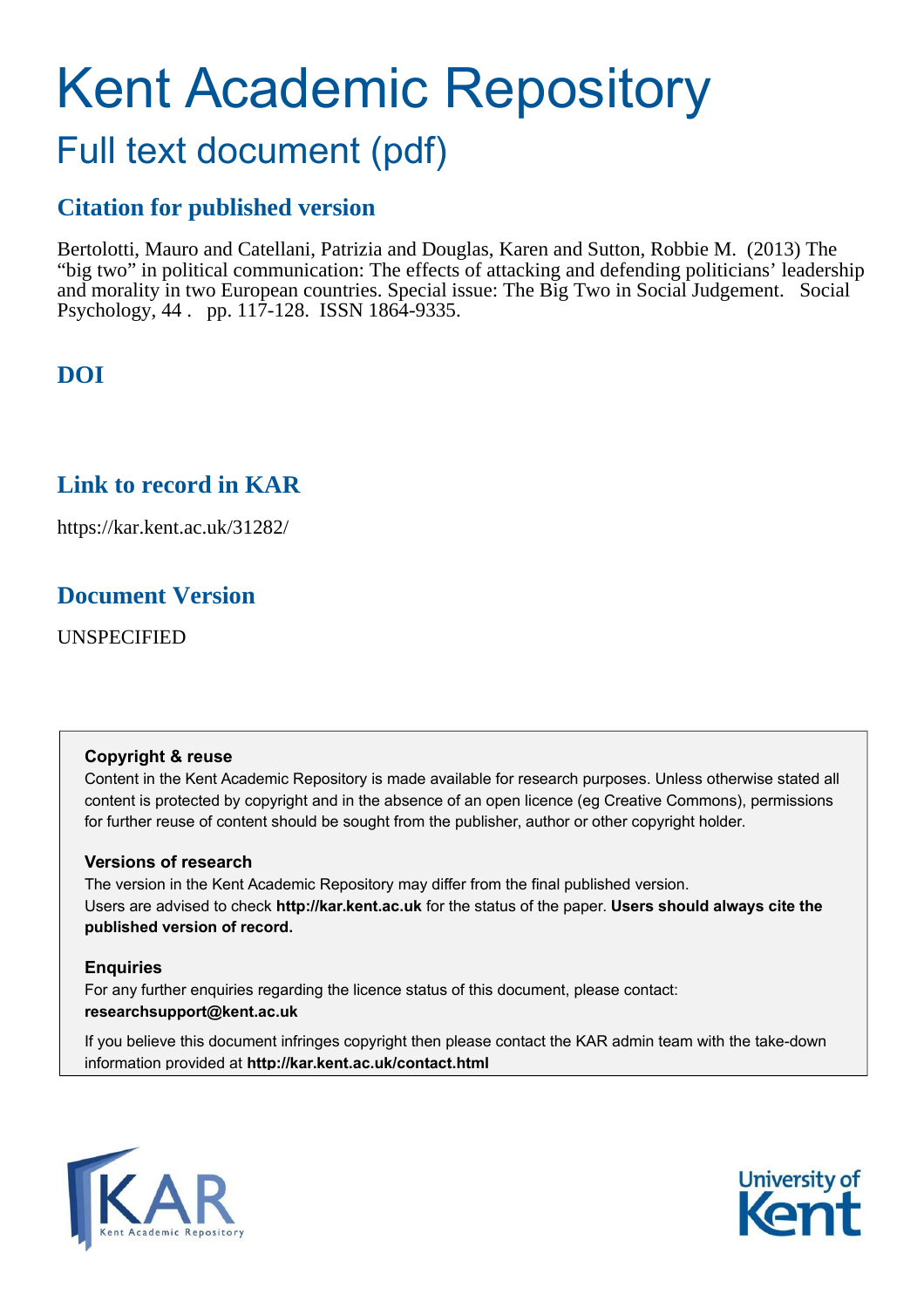Running Head: The "Big Two" in Political Communication

The "Big Two" in Political Communication:

The Effects of Attacking and Defending Politicians' Leadership or Morality

Mauro Bertolotti<sup>1</sup>, Patrizia Catellani<sup>1</sup>, Karen M. Douglas<sup>2</sup>, and Robbie M. Sutton<sup>2</sup>

<sup>1</sup>Department of Psychology, Catholic University of Milan

<sup>2</sup>School of Psychology, University of Kent, Canterbury

*Word count*: 7178

Contact Information: Mauro Bertolotti Department of Psychology Catholic University of Milan Largo Gemelli, 1 I-20123 Milan, Italy Tel: +390272343673 Fax: +390272342280 E-mail: mauro.bertolotti@unicatt.it

Uncorrected manuscript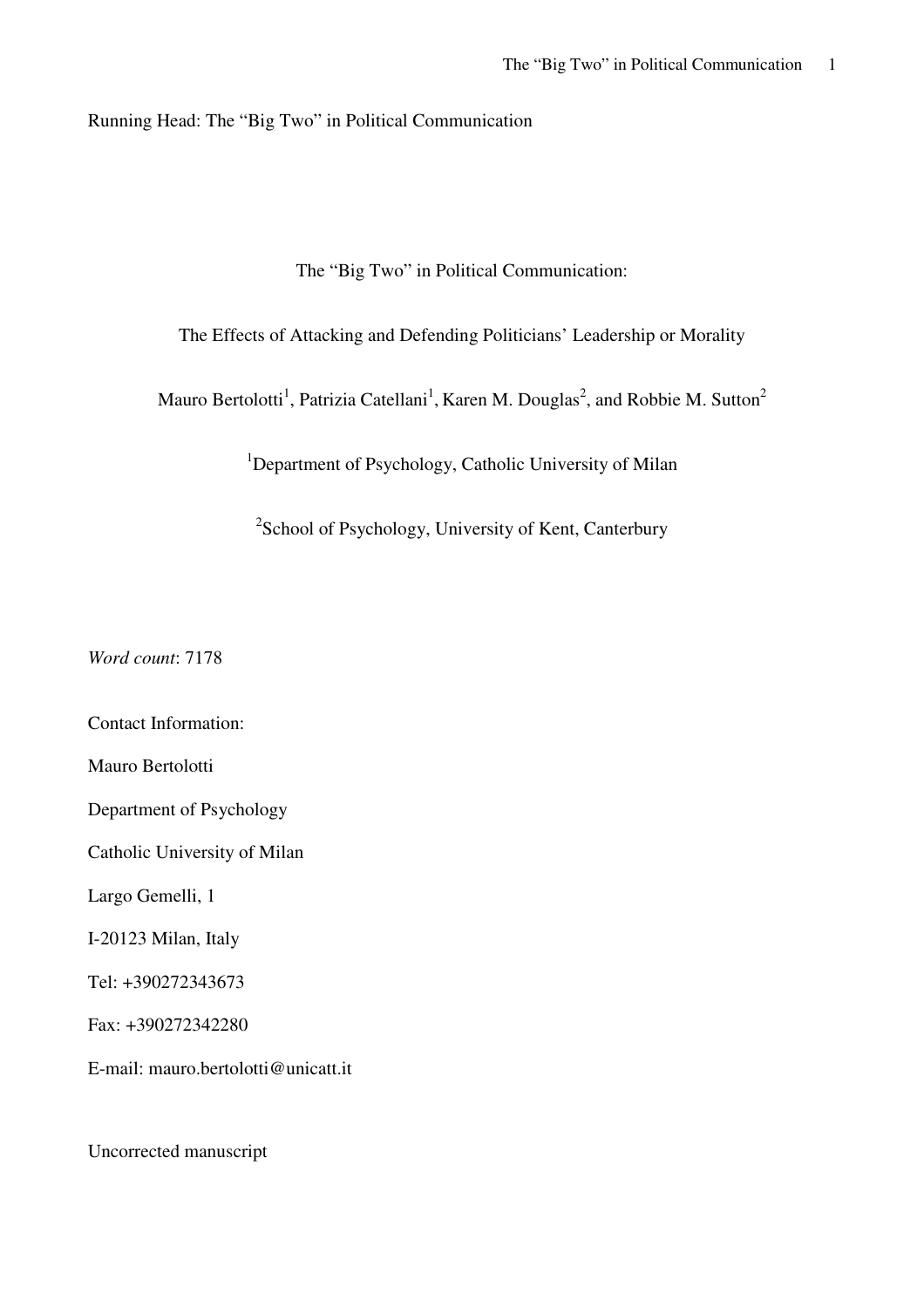#### Abstract

In two experimental studies (conducted in Britain and Italy), participants read about a politician answering to leadership- versus morality-related allegations using either downward counterfactuals ("things could have been worse, if…") or upward counterfactuals ("things could have been better, if…"). Downward messages increased the perception of the politician's leadership, while both downward and upward messages increased morality perception. Political sophistication moderated the effect of message direction, with downward messages increasing perceived morality in low sophisticates and upward messages increasing perceived morality in high sophisticates. In the latter group, the acknowledgement of a responsibility-taking intent mediated morality judgment. Results were consistent across different countries, highlighting previously unexplored effects of communication on the perception of the "Big Two" dimensions.

*Keywords*: social perception; counterfactual communication; political sophistication.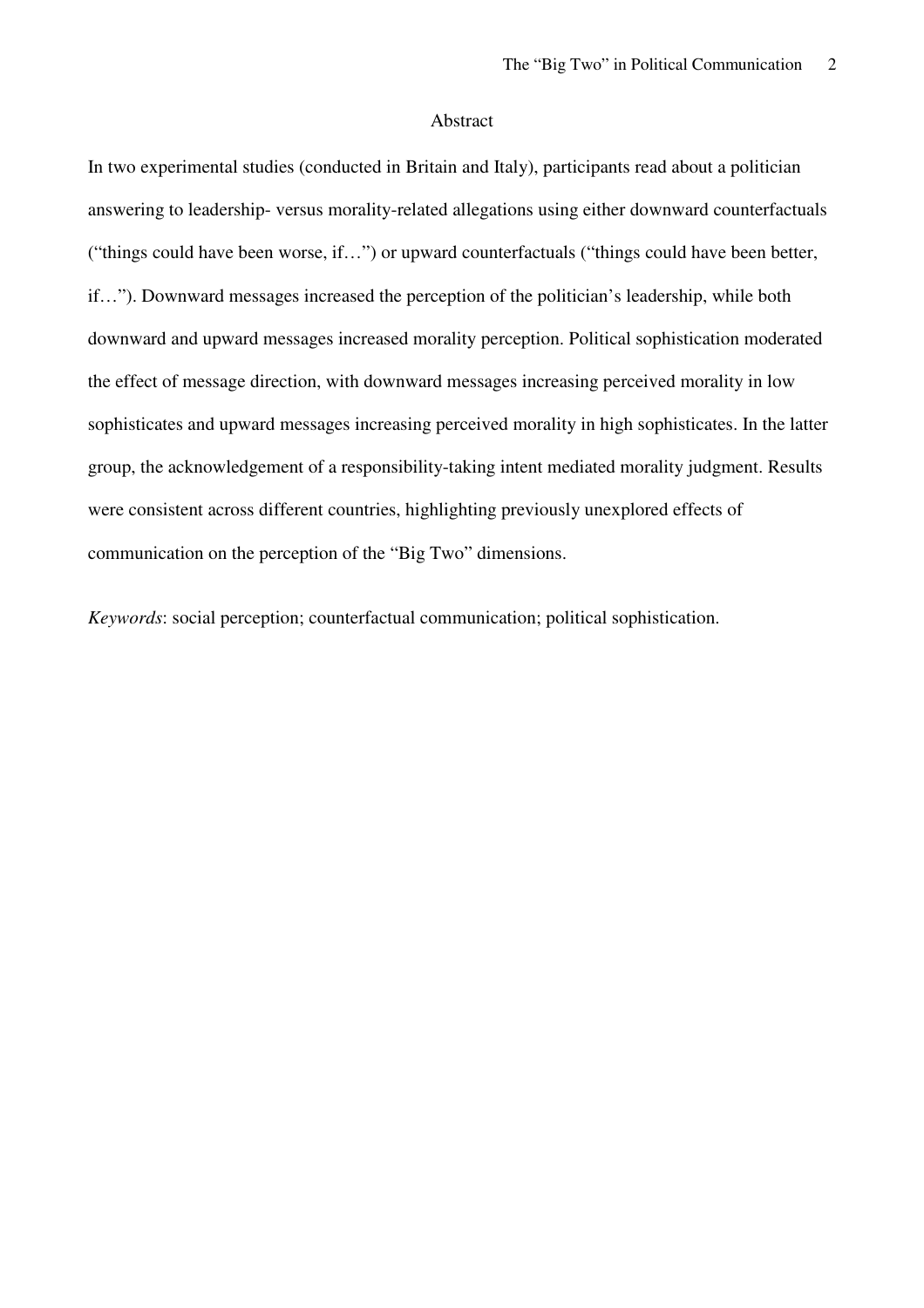## THE "BIG TWO" IN POLITICAL COMMUNICATION: THE EFFECTS OF ATTACKING AND DEFENDING POLITICIANS' LEADERSHIP OR MORALITY

#### Introduction

Politicians often have to account for negative results deriving from their past decisions and they do this in different ways (see McGraw, 2001). For example, they may use hypothetical downward comparisons, by saying that "*things would have gone even* worse *if a different course of action had been taken*." This response might show a politician's determination and consistency, but it could be interpreted as defensive, too. On the other hand, they may use upward counterfactual comparisons, by saying that "*things could have gone* better *if a different course of action had been taken*." This admission might be welcomed as a sign of frankness, but it would also very likely expose the politician's previous poor judgment to criticism. In the present paper, we investigated how political communication influences citizens' perception of politicians on the two fundamental dimensions of personality, namely, agency and communion (Abele & Wojciszke, 2007). In particular, we examined communicative situations in which a politician's leadership or morality was questioned, analyzing how different defensive strategies used by the politician (based on hypothetical downward or upward comparisons) influenced citizens' perception of the two personality dimensions.

#### Impression formation in the political context

There is growing consensus in research on social perception that two fundamental dimensions, usually referred to as competence and warmth or agency and communion, underlie judgments of the self (Abele, Uchronski, Suitner, & Wojciszke, 2008; Fiske, Cuddy, & Glick, 2007; Wojciszke, 2005), others (Wojciszke & Abele, 2008), and groups (Fiske, Cuddy, Glick, & Xu, 2002; Judd, James-Hawkins, Yzerbyt, & Kashima, 2005). Several recent studies in political psychology found a similar convergence on two main dimensions in the perception of political leaders, which can be traced back to agency and communion (Barisione & Catellani, 2008; Caprara & Zimbardo, 2004; Cislak & Wojciszke, 2006, 2008; Vecchione, Gonzalez Castro, & Caprara,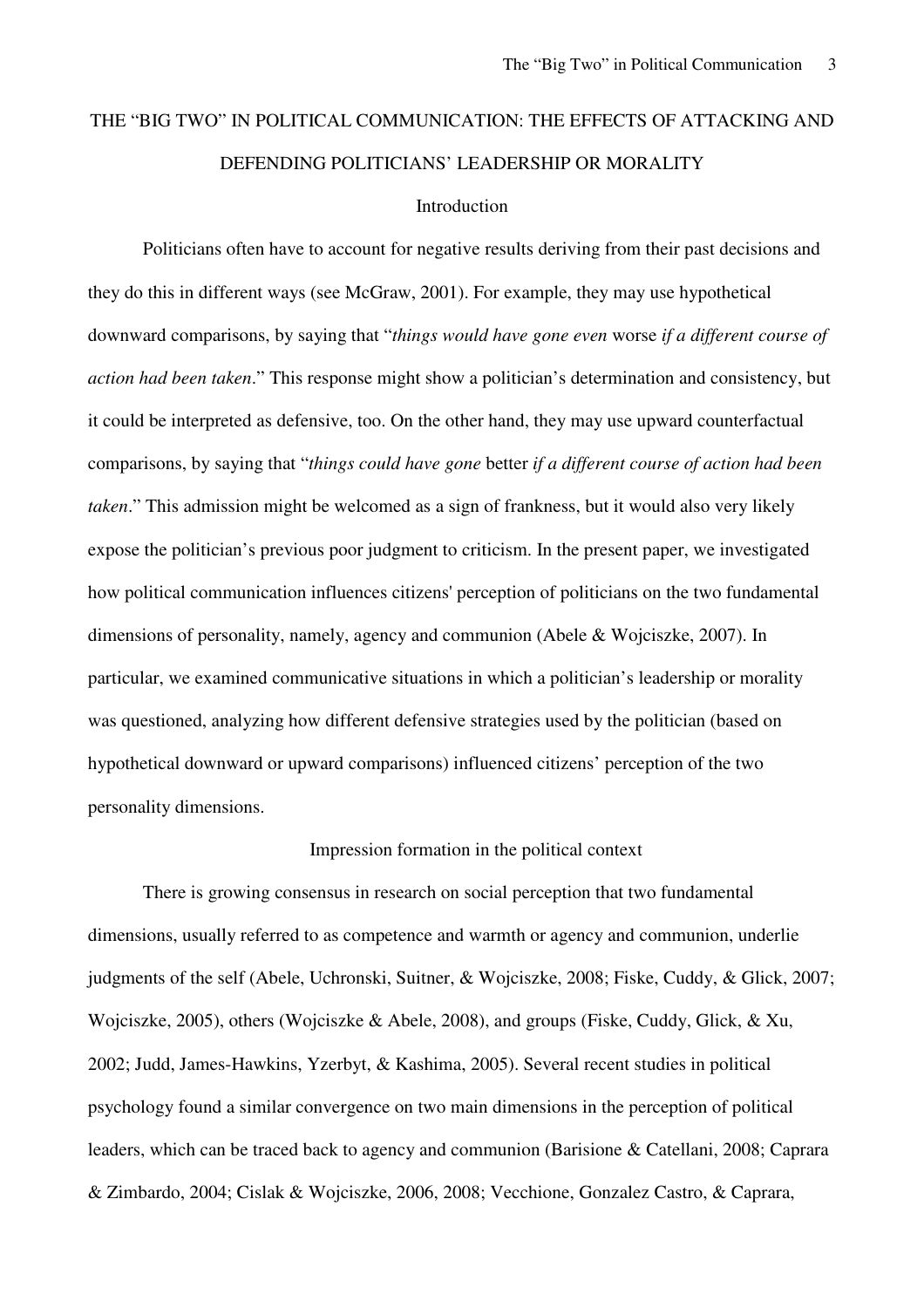2011). This pattern of results holds in different national and political contexts and in studies conducted from different theoretical perspectives. For example, research by Caprara and colleagues, which assumed the "Big Five" model of personality as a theoretical reference, found that traits attributed to politicians cluster along two dimensions substantially conforming to the "Big Two" dimensions of agency and communion (Caprara, Barbaranelli, & Zimbardo, 2002; Caprara, Vecchione, Barbaranelli, & Fraley, 2007; Caprara, Schwartz, Vecchione, & Barbaranelli, 2008).

Within each dimension, some traits seem to be more central than others. This is consistent with research on impression formation, which found that the importance attributed to some traits rather than others changes as a function of the target's role and relation to the perceiver (Wojciszke & Abele, 2008). In the political context, the most relevant traits in the agency dimension are energetic, resolute and competent, while the most relevant ones in the communion dimension are sincere, loyal and honest (Caprara et al., 2008; Jones & Hudson, 1996; Mondak, 1995). Evidently, when people have to choose representatives they attribute a particular importance to their ability to take decisions effectively and manage complex situations (in other words to their leadership) and to their commitment to social norms accepted by the group (in other words to their morality).

One might wonder which of these two dimension, leadership or morality, has a greater role in attracting citizens' attention and orienting their evaluation of politicians. Several studies indicate that, compared to other personality dimensions, morality has greater importance in the perception and evaluation of other people (Abele & Brückmuller, 2011; Vonk 1999; Willis & Todorov, 2006; Wojciszke & Abele, 2008; Ybarra et al., 2008). In particular, negative information about morality seems to have greater salience in person perception and information seeking (Brambilla, Rusconi, Sacchi, & Cherubini, 2011), possibly because such information is considered more threatening to the self (Peeters & Czapinski, 1990). Something similar seems to occur in the political context. Cislak and Wojciszke (2008) found that morality weighted more than competence in the evaluation of politicians, but also that politicians were rated as lower in morality than in competence.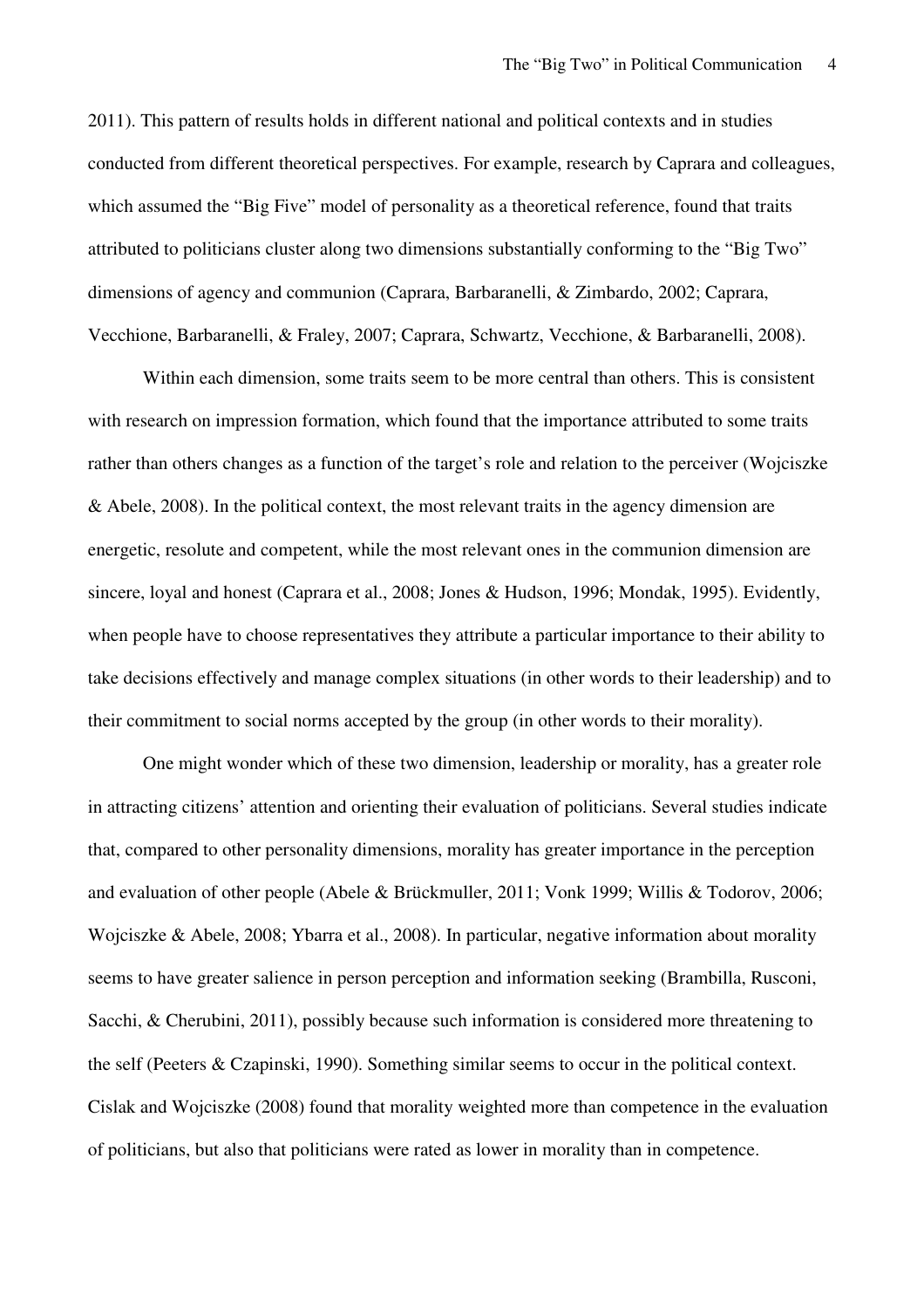Other studies also indicate that citizens see morality as a weak spot in politicians' personalities (Birch & Allen, 2010; Mazzoleni, 2007; Redlawsk & McCann, 2005). This negative perception of politicians' morality is likely to vary according to the frequency of political scandals affecting the country the citizen is living in, and has been connected to low levels of trust in political institutions as a whole (Levi & Stoker, 2000). Consistent with the interpretation given by this research, political scientists link the primacy of the morality dimension in the evaluation of political leaders to the dismal consideration of politicians' morality and the potential harm deriving from their acts of moral misconduct (Newman, 2003).

While several studies have investigated politicians' personality dimensions and traits analyzing citizens' impression formation process, research on how political communication may influence such process is still limited (see McGraw, 2003). In our research, we examined how politicians can cope with situations in which either their leadership or their morality are under attack. Our main hypothesis was that different types of defenses would have different effects in repairing the attacked leadership or morality dimension.

The influence of defensive statements on impression formation

Politicians are frequently put under scrutiny by the media and public opinion, particularly when they have to deal with scandals and unexpected or negative results of past decisions. In such situations, politicians devote considerable efforts to justifying and explaining their actions, in order to maintain or reinforce positive evaluations among their constituencies. They can resort to different strategies, ranging from denying involvement to pleading guilty, through bringing up different kinds of excuses and justifications (McGraw, 1990; McGraw, Timpone, & Bruck, 1993). The effects of post-scandal explanations on dimension-specific perceptions of politicians, however, have not been systematically investigated (Funk, 1996).

One defensive strategy often employed by politicians is counterfactual downward comparison (McGraw, 1990; 1991; Catellani, 2011). When reacting to criticism of their past performances, they can say that if they had acted differently, things would have gone worse than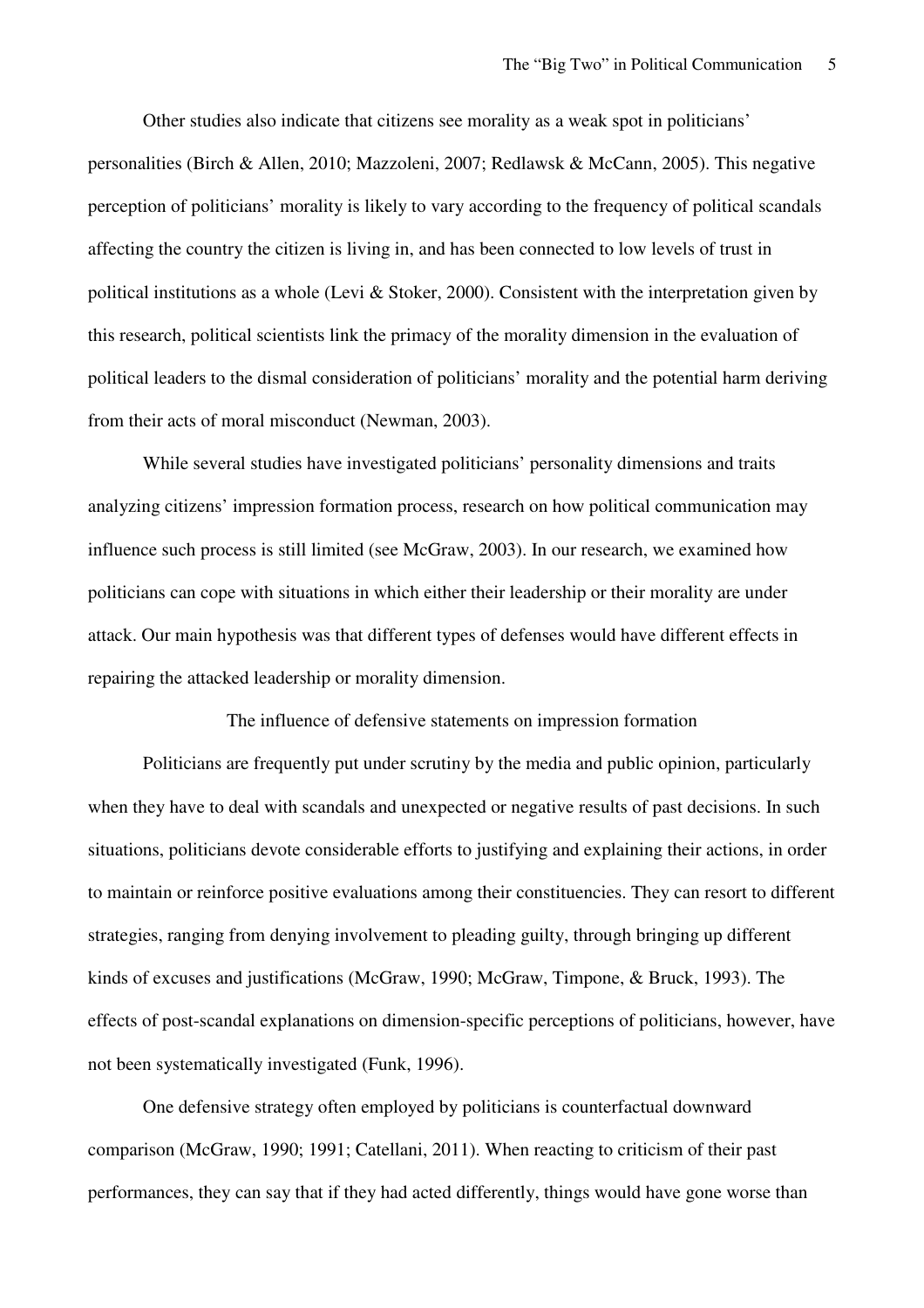they actually did (e.g., "If we had not raised taxes, the State would have gone bankrupt"). Such comparisons with hypothetical worse conditions may prove beneficial for politicians using them. Past research showed that when counterfactuals of this type are generated spontaneously by people reflecting on their own past experiences, they generally result in positive self-evaluations (Markman, Gavanski, Sherman, & McMullen, 1993; Medvec, Madey, & Gilovich, 1995; Sanna, Turley-Ames, & Meier, 1999). Besides, downward counterfactuals may induce observers to attribute less responsibility to the actors of an event resulting in a negative outcome. For example, in the judicial context Nario-Redmond and Branscombe (1996) found that generating downward counterfactuals about a rape scenario (e.g., thinking how the victim could have suffered even more serious harm from the aggression) led mock jurors to attribute less responsibility to the assailant.

One might wonder whether the consequences are equally positive when people evaluate downward counterfactuals generated by others rather than by themselves. Research by Wong (2010) showed that airline pilots commenting on their actions in emergency situations with downward counterfactuals were actually judged more negatively than those using upward counterfactuals. Such effect of counterfactual direction on evaluation was mediated by participants' perception that pilots using downward counterfactuals were not taking up enough responsibility for their past actions. Wong's research suggests that people exposed to counterfactuals might be influenced not only by their content (i.e., what the speaker could have been done in the past), but also by the communicative intention attributed to the speaker (i.e., what the speaker wants the audience to believe, see Douglas & Sutton, 2006; Elder, Sutton, & Douglas, 2005; Hornsey & Imani, 2004). According to Wong's (2010) findings, the inferred intention in those who generate upward counterfactuals may be the one of taking responsibility for a negative result in the past, therefore showing sincerity rather than defensiveness.

In the present research we investigated the effects of downward and upward counterfactual defenses, expecting them to differentially influence the evaluation of politicians' leadership and morality. We assumed that leadership pertains to performance, whereas morality pertains to social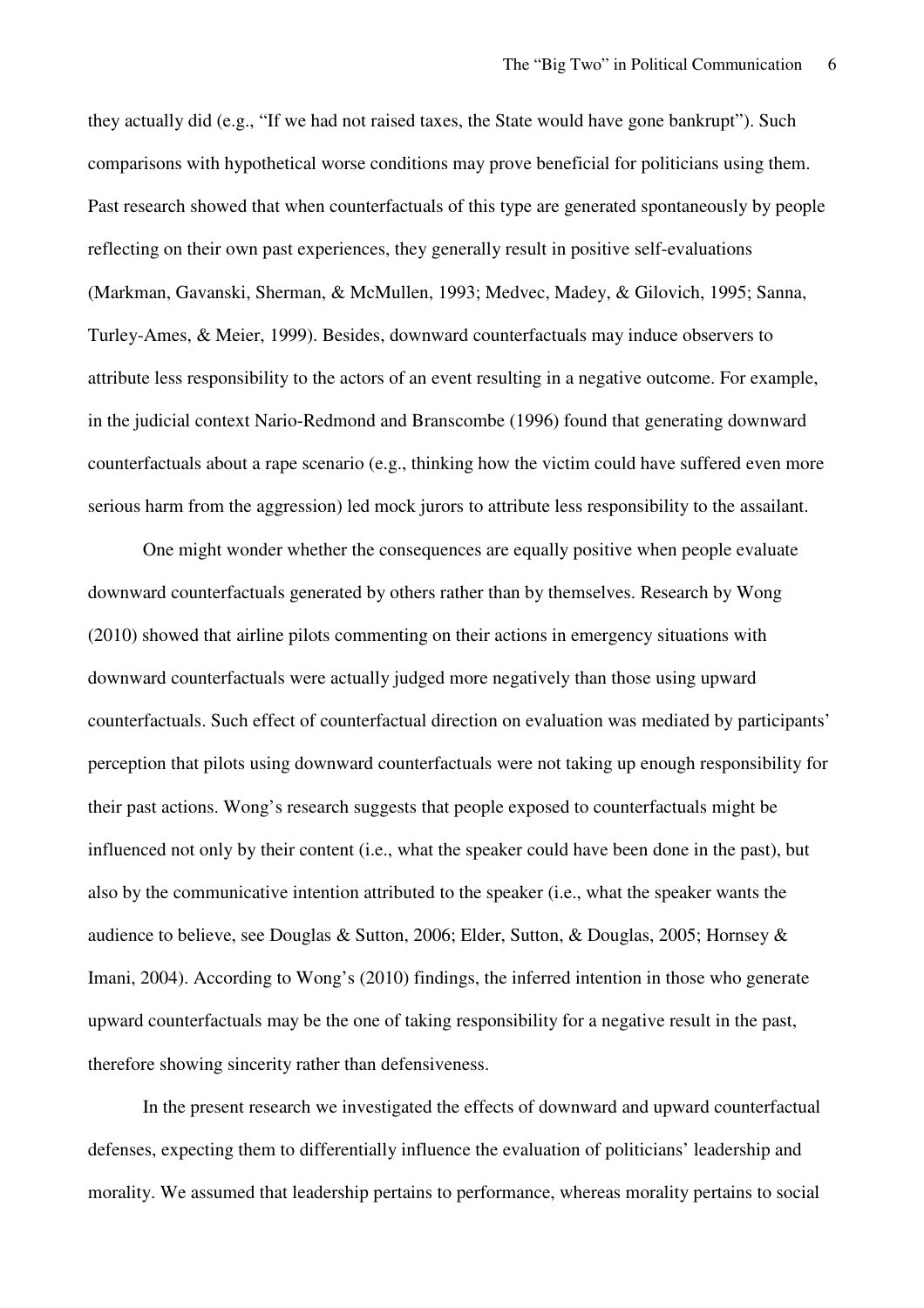relations (Abele & Wojciszke, 2007). On this basis, we also assumed that the relational aspect of defensive communication (i.e., the communicative intention attributed to the speaker) would be particularly important in morality judgment.

From these general assumptions, we developed specific predictions regarding the link between recourse to upward versus downward counterfactual defenses and the perceived leadership versus morality of the speaker. We expected leadership judgment to be mainly improved by downward counterfactual defenses, as downward comparison would cast past actions of the defending politician in a better light than comparison to upward counterfactuals. A possible objection to this expectation may arise from past research showing that spontaneous, self-focused upward counterfactuals can actually boost one's intention to act more effectively in the future (see for a review Epstude & Roese, 2008). However, when these counterfactuals are employed in defensive communication they may be more likely to focus external observers' attention on the fact that the speaker acted ineffectively in the past.

As for morality evaluations, we expected them to be improved by both downward and upward counterfactuals. As we have described for leadership evaluations, downward counterfactuals can provide a comparison with a worse alternative to the actual situation, leading to a comparatively better evaluation of the politician's morality. Such evaluation, however, might be improved by upward counterfactuals, as well. This would be the case when the receiver's attention shifts from the actual content of the defense message (i.e., the idea that things could have been better) to the intention underlying such message (i.e., honestly accounting for one's past decision and how they could have led to better results). We therefore expected both downward counterfactual and upward counterfactual defenses to improve morality evaluation, with the effectiveness of either defensive strategy depending on the receiver's focus being either on the content of the defense or the intention underlying it. We expected the degree of political sophistication of receivers to play a role in this.

The moderating effect of political sophistication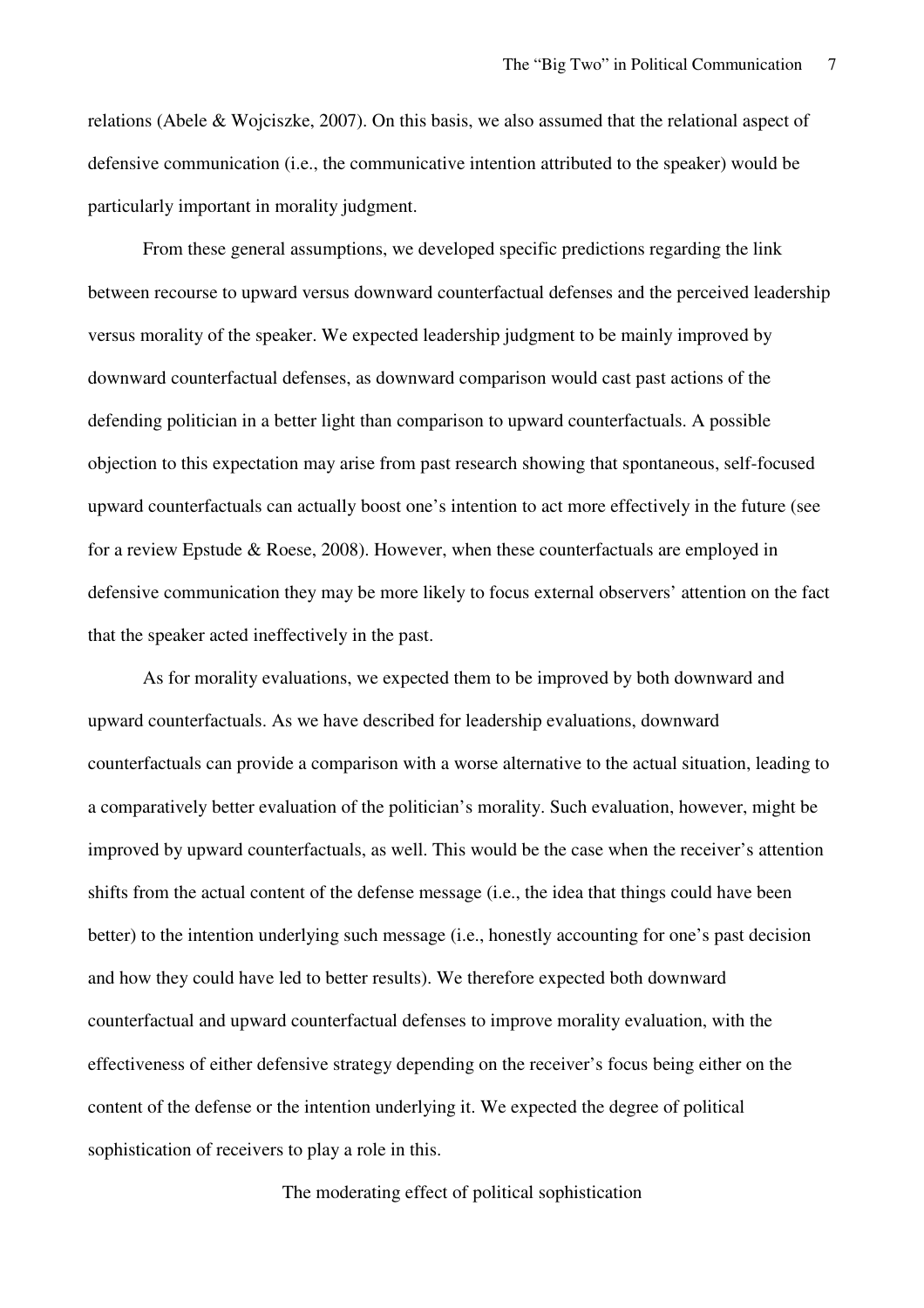In our research, we expected that the effectiveness of communicative strategies based on upward or downward counterfactuals would vary depending on the level of political sophistication of those exposed to such communication. Political sophistication has been defined as the amount, complexity, and organization of political cognition (Luskin, 1990). It generally encompasses a number of more specific constructs as political interest, political knowledge (Delli Carpini, & Keeter, 1993), and expertise (Fiske, Lau, & Smith, 1990; Zaller, 1990).

Past research indicates that political sophistication can alter the way people process and evaluate information about political events and politicians. Politically sophisticated citizens are more interested in getting information about candidates or political issues (Lodge & Taber, 2000). Also, they more deeply scrutinize messages coming from a source perceived as suspicious, making inferences about the source's ulterior motives (McGraw, Lodge, & Jones, 2002). Consistently, in the present research we expected politically sophisticated participants to be more analytical in processing and evaluating politicians' upward versus downward defenses, taking in consideration not only the content-related but also the intention-related components of defensive communication. In particular, we expected sophisticated participants to attribute higher morality to the politician in the upward defense condition and that this effect would be mediated by the acknowledgment of the politician's responsibility-taking intent. Conversely, we expected participants with low political sophistication to take the politician's downward messages at face value and therefore attribute higher morality to the politician in the downward defense condition.

#### Research overview and hypotheses

In two studies on two different national groups of participants (British and Italian), we analyzed the perception of leadership and morality of a politician being attacked on either dimension, and the variation of such perception after the politician used upward or downward counterfactuals as a defense.

We presented participants with a fictitious newspaper article dealing with the negative results of a local government official's decision. The text of the article was manipulated in order to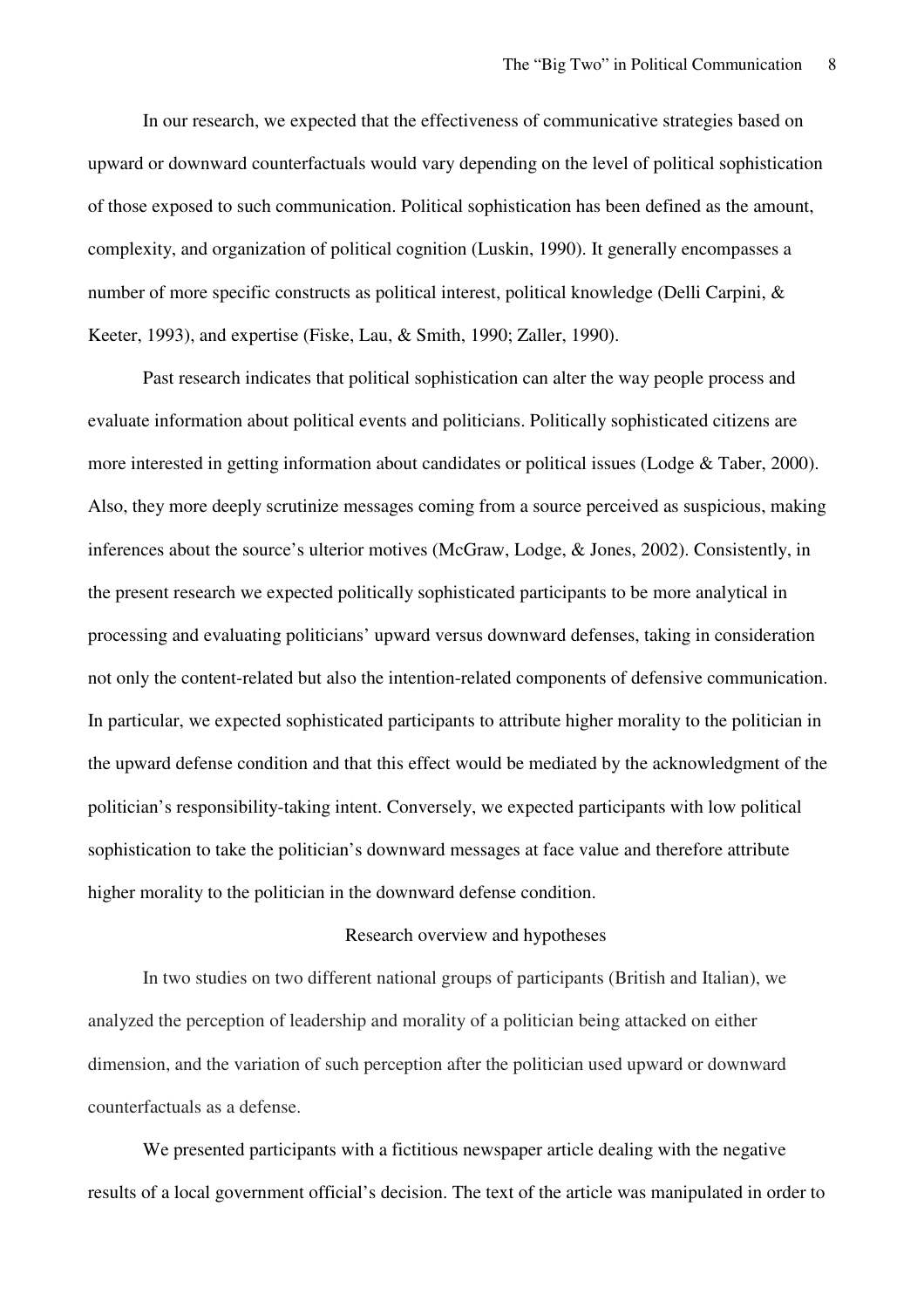focus on either the politician's lack of foresight in allocating budget funds (in the leadership-attack condition) or the politician's choice of contracting one of the main campaign funding contributors (in the morality-attack condition). Then, after measuring the initial perception of the politician's leadership and morality dimensions, we presented the politician's response to the allegations, using downward counterfactual, upward counterfactual, or non-counterfactual statements. Finally, we measured again leadership and morality perceptions, in order to assess the effects of the different defensive messages on them.

A preliminary assumption of the research was that attacks against the politician's leadership or morality would have a stronger negative effect on the respective dimension than on the other one. Consistently with the above mentioned asymmetry of leadership and morality in the evaluation of politicians, we also assumed that morality would be perceived as lower than leadership.

Concerning the effects of defensive statements, overall we expected an increase in the evaluation of the two dimensions after the politician's defense. However, we also expected such an increase to vary as a function of evaluated dimension and defense type, and we developed four specific hypotheses in this regard. First, we expected leadership evaluations to be improved by downward counterfactual defenses more than by the other two defense types (Hypothesis 1). This would be due to the already mentioned positive effect of downward comparison on the perception of one's past performance. As for morality evaluations, we expected them to be improved by both downward and upward counterfactuals (Hypothesis 2). In the former case, this would be again due to the effect of downward comparison, as for leadership evaluation. In the latter case, this would be instead due to the recognition of a responsibility-taking intent underlying the defense.

We also expected that the effect of downward versus upward defense on morality evaluation, as well as the consideration of the responsibility-taking intent, would vary according to participants' political sophistication. Specifically, we expected low-sophisticated participants to attribute higher morality to the politician using a downward counterfactual defense and highsophisticated participants to attribute higher morality to the politician using an upward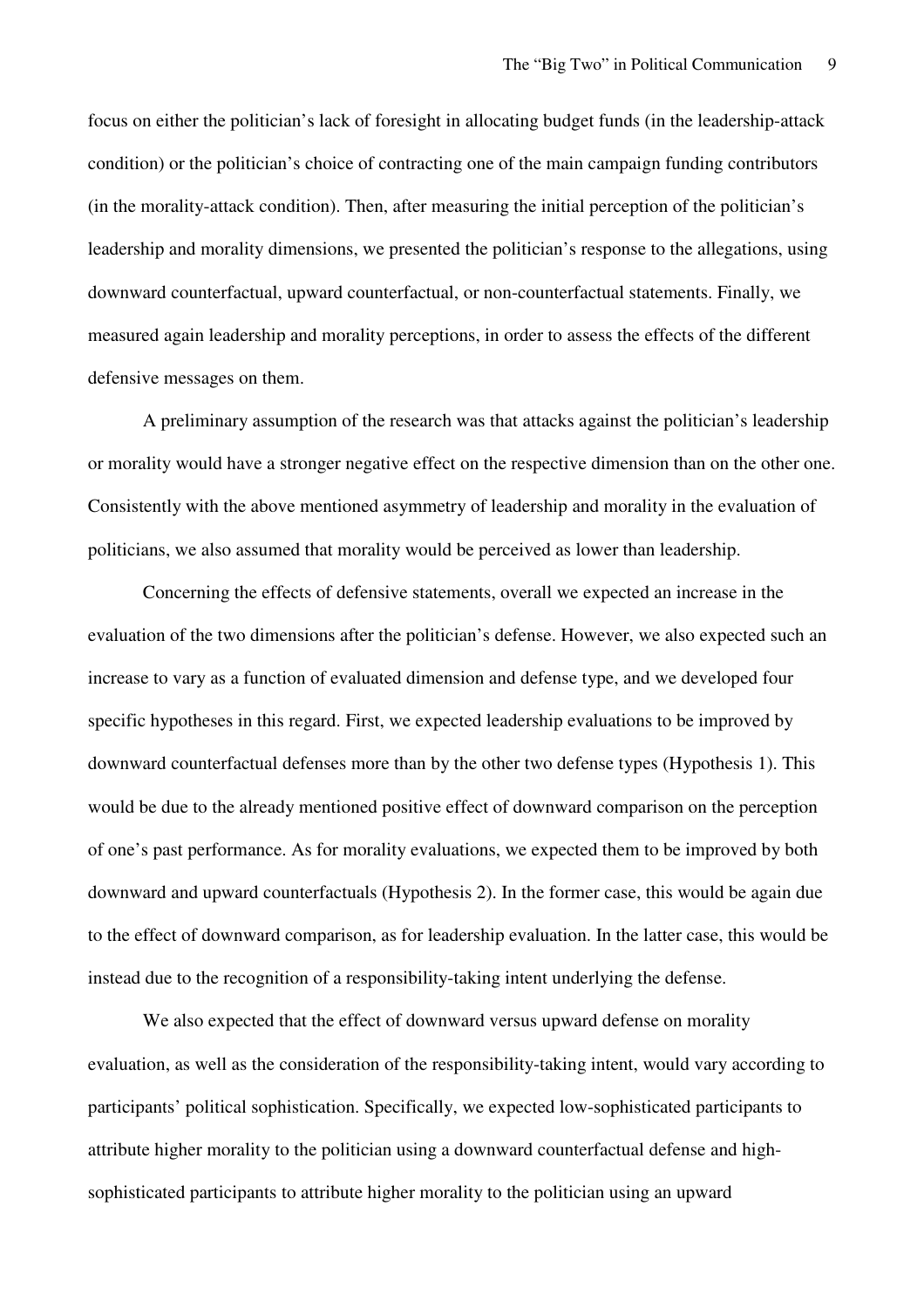counterfactual defense (Hypothesis 3). Finally, we expected that in the case of high-sophisticated participants the positive effect of upward counterfactual defenses on morality evaluations would be mediated by the acknowledgment of a responsibility-taking intent to the politician (Hypothesis 4).

All four hypotheses were tested twice, in Study 1 with a British sample and in Study 2 with an Italian sample. We expected to find the same results in both studies, confirming the general nature of the observed effects of attacks and defenses in political communication.

#### STUDY 1

In Study 1, we tested our hypotheses by asking a group of participants (university students from a British university) to imagine being part of our fictional scenario as the citizens of a local community which was going to hold County council elections in the upcoming months.

#### Method

Participants were 109 students from the University of Kent (age *M* = 19.6, *SD* = 2.61, 30.3% males), who joined this web-based study in exchange for course credit. The study had a 2 (attacked dimension: leadership vs. morality) × 3 (defense type: upward counterfactual vs. downward counterfactual vs. non-counterfactual) design. Participants were randomly assigned to one of the six experimental conditions. They were presented the text of an alleged newspaper column describing the acts of a County Council member regarding the institution of a private school bus service which resulted in some extra expenses (£ 40,000) for the County budget. The article focused either on the leadership-related shortcomings of the politician (e.g., citing the fact that Mr. XXX miscalculated the projected cost of the initiative) or on the morality-related ones (e.g., citing the fact that Mr. XXX assigned the service to a private company owned by one of the campaign contributors). The text ended with the journalist openly questioning the politician's fitness for re-election and announcing that the politician had promised to respond to those allegations with a declaration. After reading the attack text, participants answered a first set of questions. They were asked to rate the politician on a series of personality traits ("*Based on the impression you made from the information included in the article, would you define Mr. XXX as… resolved, tenacious, dynamic,*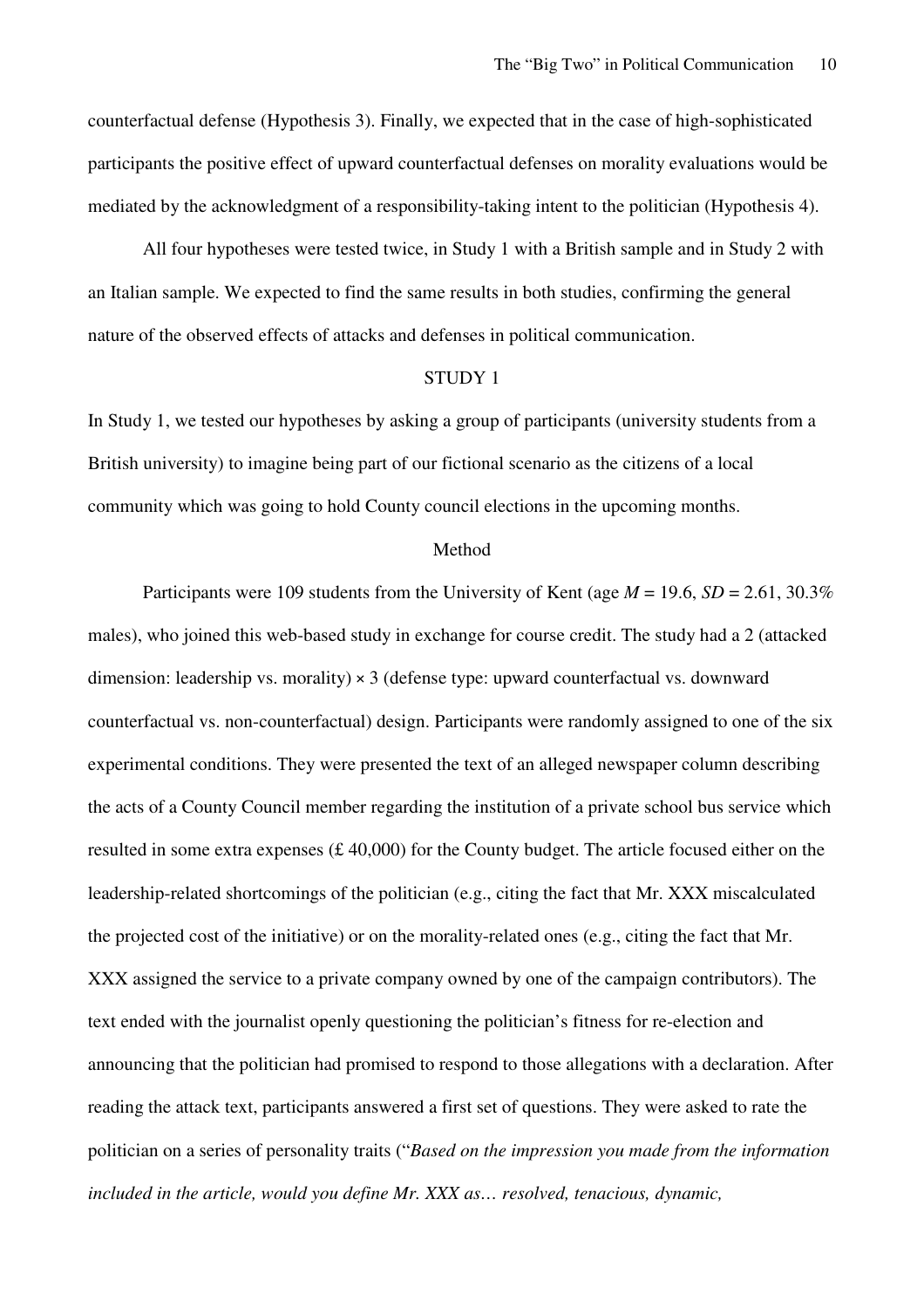*knowledgeable, honest, reliable, sincere, trustworthy*", on a 7-point scale ranging from 1, "*not at all*" to 7, "*very*"). Two leadership and morality mean indexes were computed, after performing a principal factor analysis (using oblimin rotation) which confirmed a bi-factorial solution. The first factor explained 38% of variance and was loaded by the morality-related trait items (honest, reliable, trustworthy, sincere). The second factor explained 14.24% of variance and was loaded by the leadership-related items (resolved, tenacious, dynamic, knowledgeable).

Once they completed the first part of the questionnaire, participants were presented the politician's response to the previous article. In the response, previous allegations were addressed by using either upward counterfactual, downward counterfactual, or non-counterfactual sentences. Examples of upward counterfactuals were the following: "*If I had more thoughtfully considered the financial consequences of such a decision, the resulting expenses would have been avoided."*  (leadership defense) or *"If I had more transparently disclosed the implications of this decision, the resulting expenses would have been avoided.*" (morality defense). Examples of downward counterfactuals were the following: "*If I had less thoughtfully considered the financial consequences of such a decision, the resulting expenses would have been even larger."* (leadership defense) or *"If I had concealed the implications of this decision, the resulting expenses would have been even larger*" (morality defense). Finally, examples of the non-counterfactual defense were: e.g., "*Although I thoughtfully considered the financial consequences of such a decision, it resulted in some extra expenses"* (leadership defense) or *"Although I transparently disclosed the implications of this decision, it resulted in some extra expenses.*" (morality defense).

After reading the response, participants were asked to re-evaluate the politician's personality traits. These measures were intended to replicate those of the first part of the questionnaire, in order to allow a comparison between the evaluations given before and after the politician's defense. Participants were also asked to indicate to what extent they believed the politician was taking responsibility for the situation ("*To what extent do you think Mr. XXX is taking responsibility for what happened?*", on a 7-point scale). Then, they were asked some more general questions about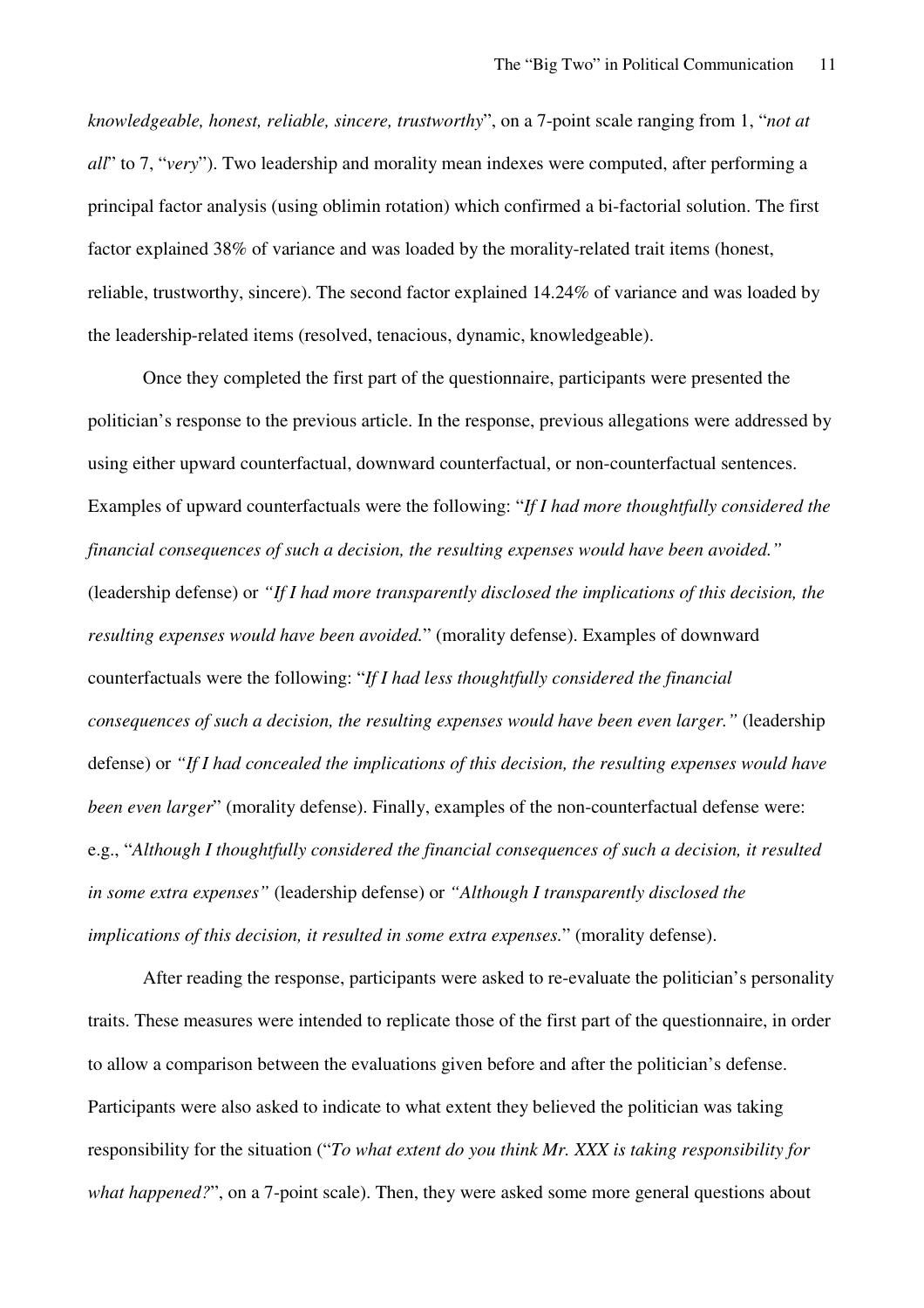their interest in political matters ("*How interested are you in politics*", on a scale ranging from 1, "not interested at all" to 7, "very interested"), their media use (by indicating how often they read political news from newspapers and magazines, TV news and debates or websites, on a 6-point scale ranging from "*never*" to "*every day*"), and their level of knowledge of political facts, through a set of five multiple-choice questions on political institutions (e.g*.*, *"There are currently 650 MPs in the House of Commons [yes/ no]"*) or important political figures (e.g., *"What is the current position of Nick Clegg, MP, in the incumbent government cabinet? [Deputy prime minister/ Secretary of State for Education/Chancellor of the Exchequer]"*). Political interest, knowledge and media use scores were later recoded into a single political sophistication index (Cronbach's  $\alpha$  = .79). Finally, participants were asked to indicate their political orientation ("*When speaking about political orientation people usually refer to categories such as left, center or right. How would you position yourself on the political left-right dimension?"*), with five answer options, namely "*left*", "*center-left*", "*center*", "*center-right*" and "*right*".

#### Results

#### *Preliminary analyses*

In order to check whether the manipulated attacks to either the leadership or the morality of the politician did indeed affect the respective personality dimensions, we analyzed participants' perception of the politician's leadership and morality after reading the newspaper article containing the allegation. We performed a  $2 \times 2$  repeated measures ANOVA with the attacked dimension (leadership vs. morality) as a between-subject factor and the evaluated dimension (leadership vs. morality) as a within-subject factor. A main effect of evaluated dimension was found,  $F(1,103) =$ 47.89,  $p < .001$ ,  $\eta^2 = .32$ , with the politician's morality being evaluated as significantly lower (*M* = 2.81,  $SD = 0.84$ ) than the politician's leadership ( $M = 3.42$ ,  $SD = 1.01$ ). An interaction effect between attacked and evaluated dimension was found as well,  $F(1,103) = 23.13$ ,  $p < .001$ ,  $\eta^2 = .18$ . Follow-up ANOVAs on each evaluated dimension showed that the morality evaluation was significantly lower in the morality-based attack condition than in the leadership-based attack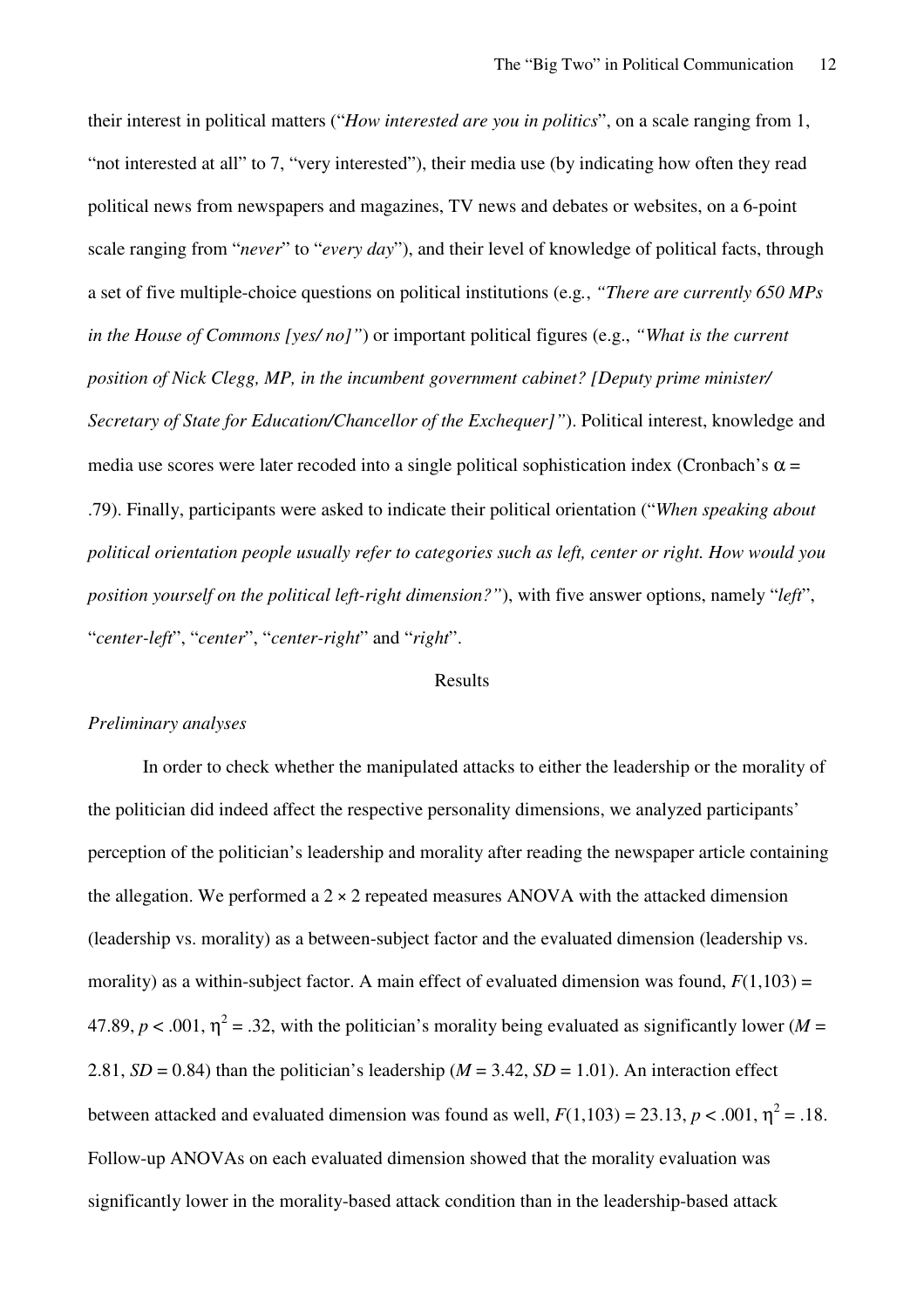condition (*M* = 2.51, *SD* = 0.98 vs. *M* = 3.11, *SD* = 0.96),  $F(1,108) = 10.22$ ,  $p < .01$ ,  $\eta^2 = .09$ . The opposite trend was found for leadership evaluation ( $M = 3.29$ ,  $SD = 0.86$  in the leadership-based attack condition vs.  $M = 3.54$ ,  $SD = 0.81$  in the morality-based attack condition), although the difference only approached significance in this case,  $F(1,108) = 2.40$ ,  $p = .13$ ,  $\eta^2 = .02$ .

These results confirmed that the manipulated attacks indeed impaired the attacked dimension more than the other one. However, the effect was more evident for the morality attack. Morality was generally evaluated as lower than leadership and more heavily affected by negative information provided in the attack article. These results were consistent with previous research findings, showing that a politician's morality is evaluated as lower than a politician's leadership (Cislak & Wojcizske, 2008) and that the morality dimension is more sensitive to attacks (Peeters & Czapinski, 1990; Skowronski & Carlston, 1987, 1989;Wojciszke, Brycz, & Borkenau, 1993).

As mentioned in the introduction, some previous research showed a link between political orientation and the relative importance attributed to personality dimensions in the evaluation of political leaders. We therefore preliminarily checked for differences in the evaluation of the politician's leadership and morality among participants with different political orientations. We ran the above-described ANOVAs adding political orientation as a between-subject factor. Results showed no main effect of political orientation on the perception of either the politician's leadership,  $F(4,106) = 0.68, p > .60, \eta^2 = .03$ , or the politician's morality,  $F(4,106) = 1.05, p > .30, \eta^2 = .04$ , nor any interaction effect with the attacked dimension, *F*s < 1.2, all *n.s*.

Finally, we analyzed the correlations between leadership and morality evaluations. Results showed that the evaluations of the politician's leadership and the politician's morality were only weakly correlated both before and after the politician's defense ( $r = .249$ ,  $p < .01$  and  $r = .279$ ,  $p <$ .005, respectively). Such low correlation was consistent with what has often been observed by previous research on the "Big Two" dimensions (Judd et al., 2005).

*Effect of defense on leadership and morality perception*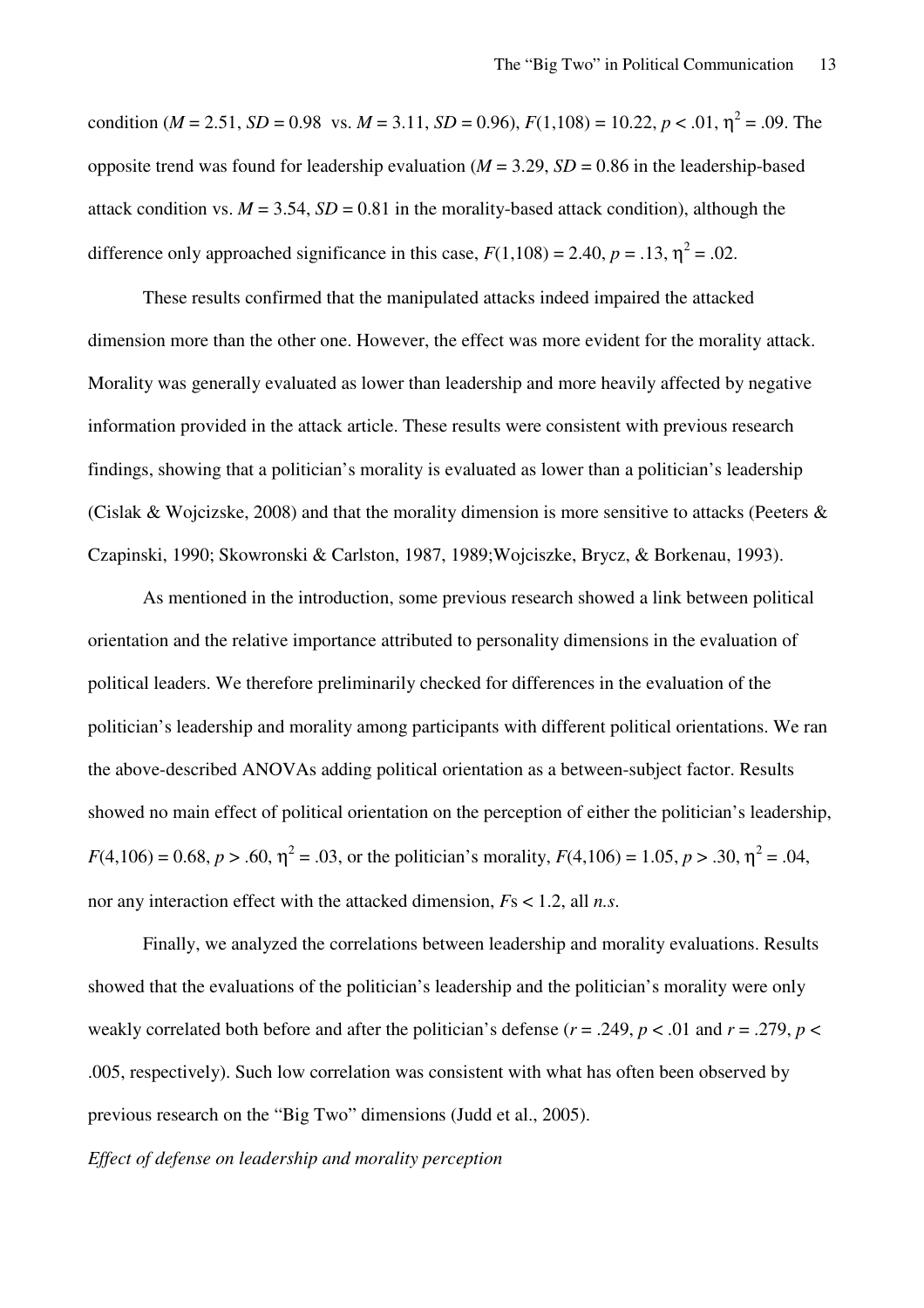To test our Hypotheses 1 and 2 regarding the effects of downward and upward defenses on the evaluation of the two personality dimensions, we carried out two separate ANOVAs on the perception of the politician's leadership and, respectively, the politician's morality. In both ANOVAs a 2 (attacked dimension: leadership vs. morality) × 3 (defense type: upward counterfactual vs. downward counterfactual vs. non-counterfactual)  $\times$  2 (measurement time: before defense vs. after defense) mixed-design was adopted, with attacked dimension and defense type as between-subject factors and measurement time as within-subject factor.

First of all, the results of the ANOVA on leadership ratings showed a main effect of measurement time,  $F(1, 103) = 26.22$ ,  $p < .001$ ,  $\eta^2 = .20$ , with leadership ratings being significantly higher after reading the politician's defense ( $M = 3.83$ ,  $SD = 0.92$ ) than before ( $M = 3.42$ ,  $SD =$ 0.84). More importantly for our research goals, a measurement time by defense type significant interaction also emerged,  $F(2,103) = 3.97$ ,  $p < .05$ ,  $\eta^2 = .07$ . Follow-up separate t-tests for each defense type condition were performed. Results showed a statistically significant increase in leadership perception in the downward defense condition (from  $M = 3.39$ ,  $SD = 0.76$  to  $M = 4.15$ ,  $SD = 0.75$ ,  $t = 4.98$ ,  $p < .001$ . In the other two conditions, differences between leadership perception before and after the politician defense were smaller and not significant (all *M*s and *SD*s for the various sub-groups are reported in Table 1). Results therefore corroborated Hypothesis 1, according to which the downward counterfactual defense would have been more effective than the upward one in restoring the evaluation of the politician's leadership.

The ANOVA on morality ratings showed a main effect of measurement time,  $F(1, 103) =$ 99.94,  $p < .001$ ,  $\eta^2 = .49$ , with morality ratings being significantly higher after reading the politician's defense ( $M = 3.75$ ,  $SD = 1.02$ ) than before ( $M = 2.81$ ,  $SD = 1.01$ ). This time, however, the measurement time by defense type interaction was not significant,  $F(2,103) = 0.94$ ,  $p = .40$ ,  $\eta^2 =$ .02, with all three defensive strategies leading to a comparable increase in the evaluation of the politician's morality (see Table 1). This result was consistent with our Hypothesis 2, according to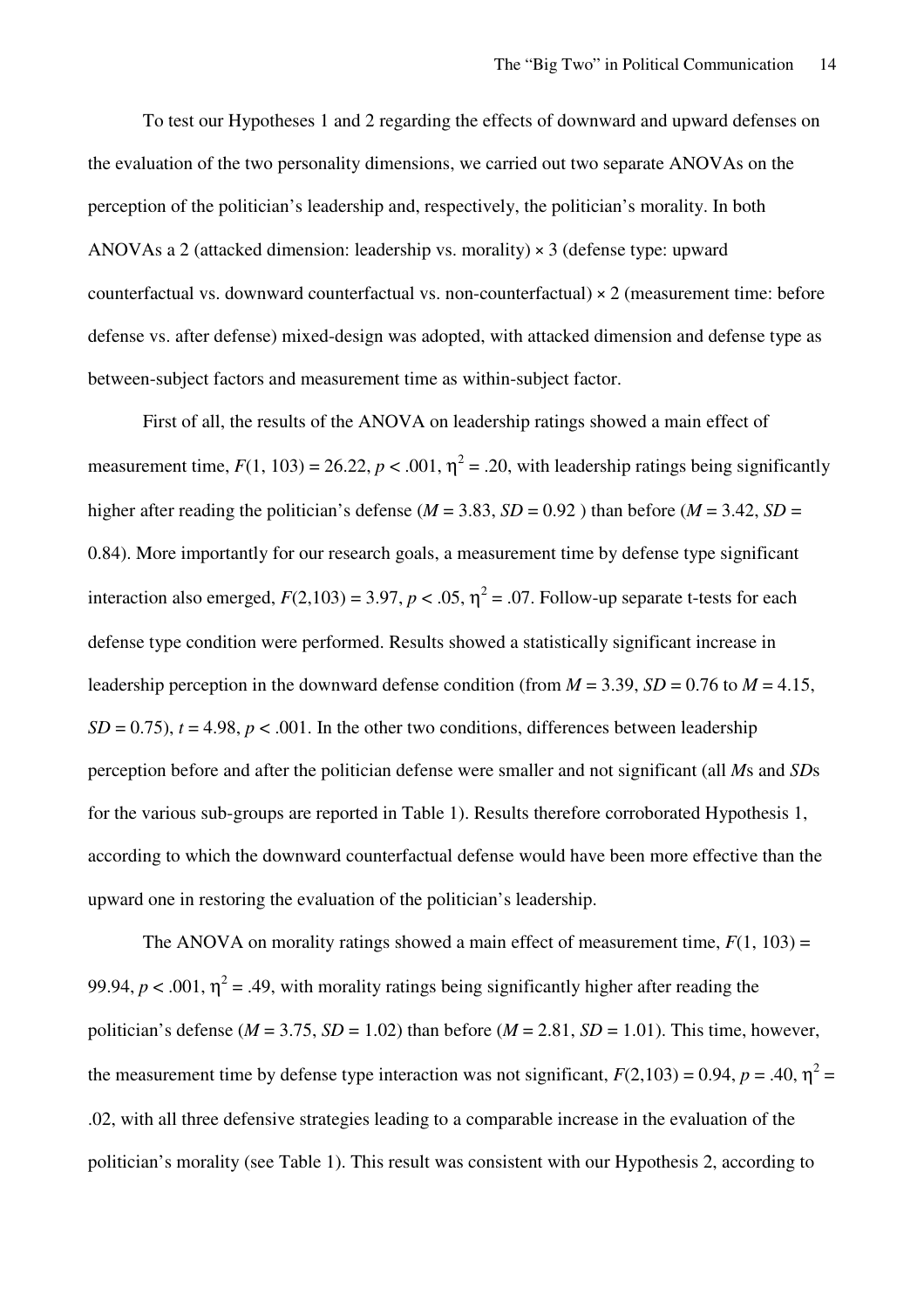which both upward and downward counterfactual defenses would have had a positive effect on morality evaluation.

#### *Moderation analysis*

Although both upward and downward defenses turned out to be effective in restoring the politician's morality, an additional expectation of ours was that this would not be the case for all citizens in the same way. According to our Hypothesis 3, political sophistication would moderate the effect of upward and downward defenses on morality evaluation. In order to test this hypothesis, we created a political sophistication index (centered and standardized) and two dummy variables representing the upward and downward counterfactual defense conditions (keeping the factual defense condition as a reference point, see Cohen, Cohen, West, & Aiken, 2003). The political sophistication index and the two dummy variables were entered in a hierarchical linear regression, followed by the respective interaction terms. As a dependent variable, we used an index of the increase in morality evaluation after the politician's response. The index was calculated by subtracting the pre-defense morality ratings to the post-defense ones.

Consistent with the previous ANOVA analysis, no significant main effect of defense type emerged. However, significant interaction effects between political sophistication and both the upward defense,  $β = .310$ ,  $t = 2.79$ ,  $p < .01$  and the downward defense,  $β = -.335$ ,  $t = 3.14$ ,  $p < .005$ , were indeed found (Table 2, right side). Analyses of simple slopes for each defense type showed that the upward defense was more effective in increasing perceived morality among more sophisticated participants,  $\beta = .207$ ,  $t = 2.32$ ,  $p < .05$ , while the downward defense was more effective in increasing perceived morality among less sophisticated participants,  $\beta = -0.248$ ,  $t = 2.68$ , *p* < .01 (Figure 1). These results confirm our expectation that political sophistication would moderate the effect of counterfactual defense on morality evaluation. Upward and downward defensive statements had completely opposite effects on participants with different levels of political sophistication, showing the important moderating role of this variable.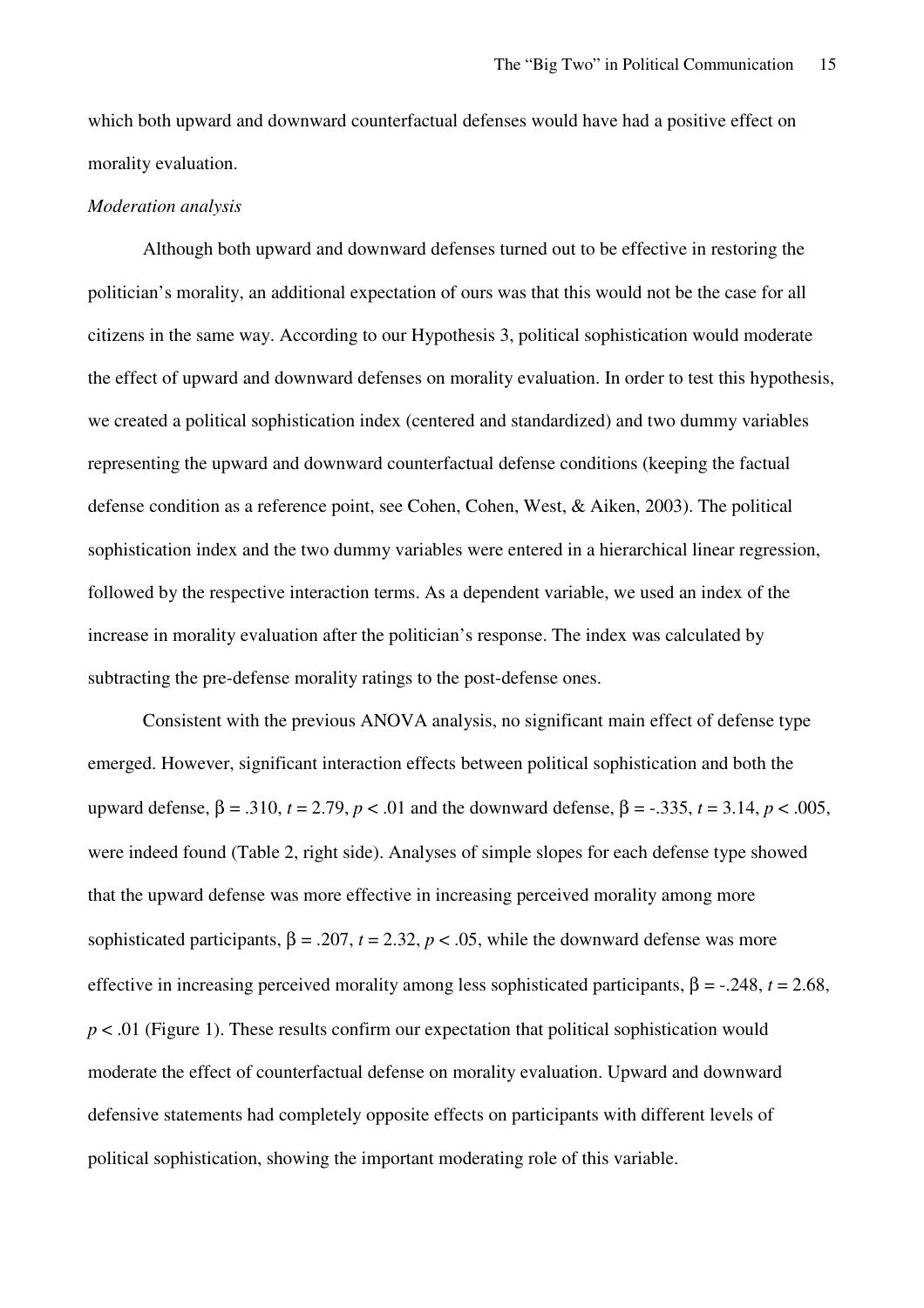When performing the same regression on the increase in leadership evaluations, only a significant main effect of the downward defense emerged (see the ANOVA analysis above), while political sophistication had no effect neither alone nor in interaction with defense type (all regression values are shown in Table 2, left side).

#### *Mediation analysis*

Our final expectation (Hypothesis 4) was that for more sophisticated participants (but not for less sophisticated ones) the effect of upward and downward defenses on morality judgments would be mediated by the communicative intent attributed to the politician, specifically the one of taking responsibility for past performance. To test this expectation, we first split the sample in two subgroups with sophistication levels above ( $n = 54$ ) or below the median value ( $n = 55$ ). Then, we tested the mediational role of responsibility taking on morality judgments in each subgroup. Sophisticated participants attributed a stronger responsibility-taking intent to the politician in the upward counterfactual defense condition,  $\beta = .236$ ,  $t = 1.75$ ,  $p = .08$ . We then regressed the increase in morality evaluation on defense type, finding the predicted positive effect of upward counterfactual defenses,  $\beta = .288$ ,  $t = 2.17$ ,  $p < .05$ . When we included responsibility taking in the model, we found that it had a strong positive effect on the increase in perceived morality,  $β = .547, t$  $= 4.68$ ,  $p < .001$ , whereas the previous effect of defense type was not significant anymore,  $\beta = .159$ ,  $t = 1.38$ ,  $p = .17$  (Figure 2). Sobel (1982) test of mediation on the indirect effect of defense type through responsibility taking approached statistical significance,  $Z = 1.65$ ,  $p = .09$ .

Less sophisticated participants, on the contrary, did not attribute a stronger responsibilitytaking intent to the politician in the upward counterfactual defense condition, nor in their case did such attribution led to a larger increase in perceived morality,  $Z = 0.50$ ,  $p > .60$ .

These results confirmed our Hypothesis 4 according to which the impression of the politician taking responsibility for the negative outcome would mediate the positive effect of the upward defense on morality judgments, but only among sophisticated participants.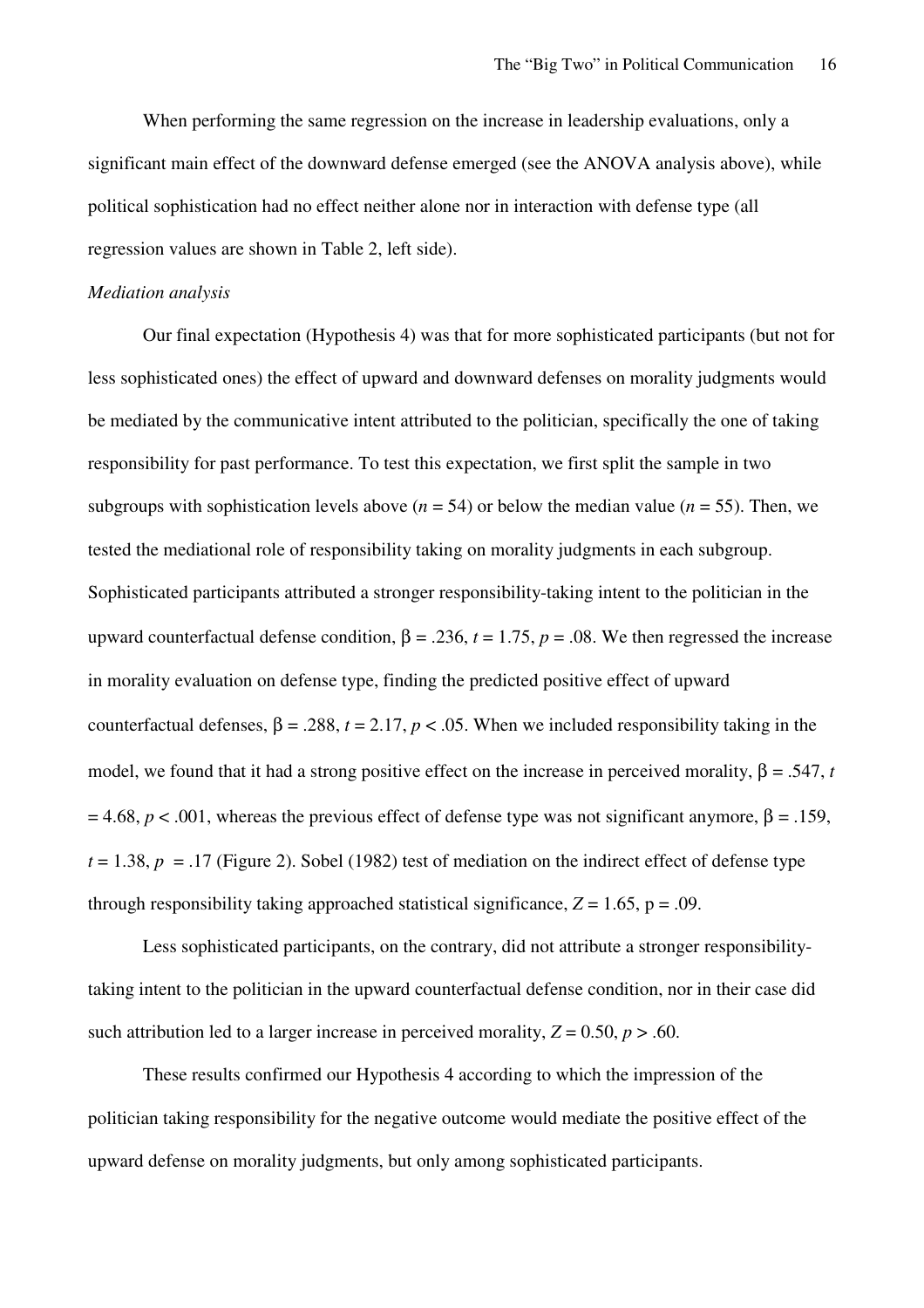#### STUDY 2

To corroborate the findings from Study 1, we replicated the same experimental design and procedure on a similar group of participants (university students with comparable age and gender distribution), but in a different national context (Italy). We expected to find similar results regarding the effects of the politician's defensive statements, as well as the moderation and mediation effects related to participants' political sophistication.

#### Method

Participants were 121 university students from the Catholic University of Milan (age *M* = 22.2, *SD* = 3.81, 42.4% males), who joined this web-based study as volunteers. The experimental design was the same used in Study 1. The manipulation texts were translated into Italian with only minor adaptations (e.g., the politician was presented as provincial councilor, which roughly corresponds to the County council member position in the Italian local government). The questionnaire was also translated and adapted. In particular, the political knowledge questions were adapted to Italian political institutions and the Italian trait adjectives used to measure the politician's leadership and morality perceptions were selected basing on the cross-language trait list proposed by Abele, Uchronski, Suitner, and Wojciszke (2008).

#### Results

#### *Preliminary analyses*

Like in Study 1, we first of all assessed the effectiveness of the manipulated attacks on the corresponding personality dimension. A  $2 \times 2$  mixed ANOVA with the attacked dimension (leadership vs. morality) as a between-subject factor and the evaluated dimension (leadership vs. morality) as a within-subject factor was performed. Results mirrored those found in Study 1. A main effect of evaluated dimension emerged,  $F(1,119) = 175.18$ ,  $p < .001$ ,  $\eta^2 = .59$ , with the politician's morality being evaluated as considerably lower ( $M = 2.13$ ,  $SD = 0.97$ ) than the politician's leadership ( $M = 3.57$ ,  $SD = 1.13$ ). An interaction effect between attacked and evaluated dimension also emerged,  $F(1,119) = 33.91$ ,  $p < 001$ ,  $\eta^2 = .22$ . Follow-up ANOVAs on each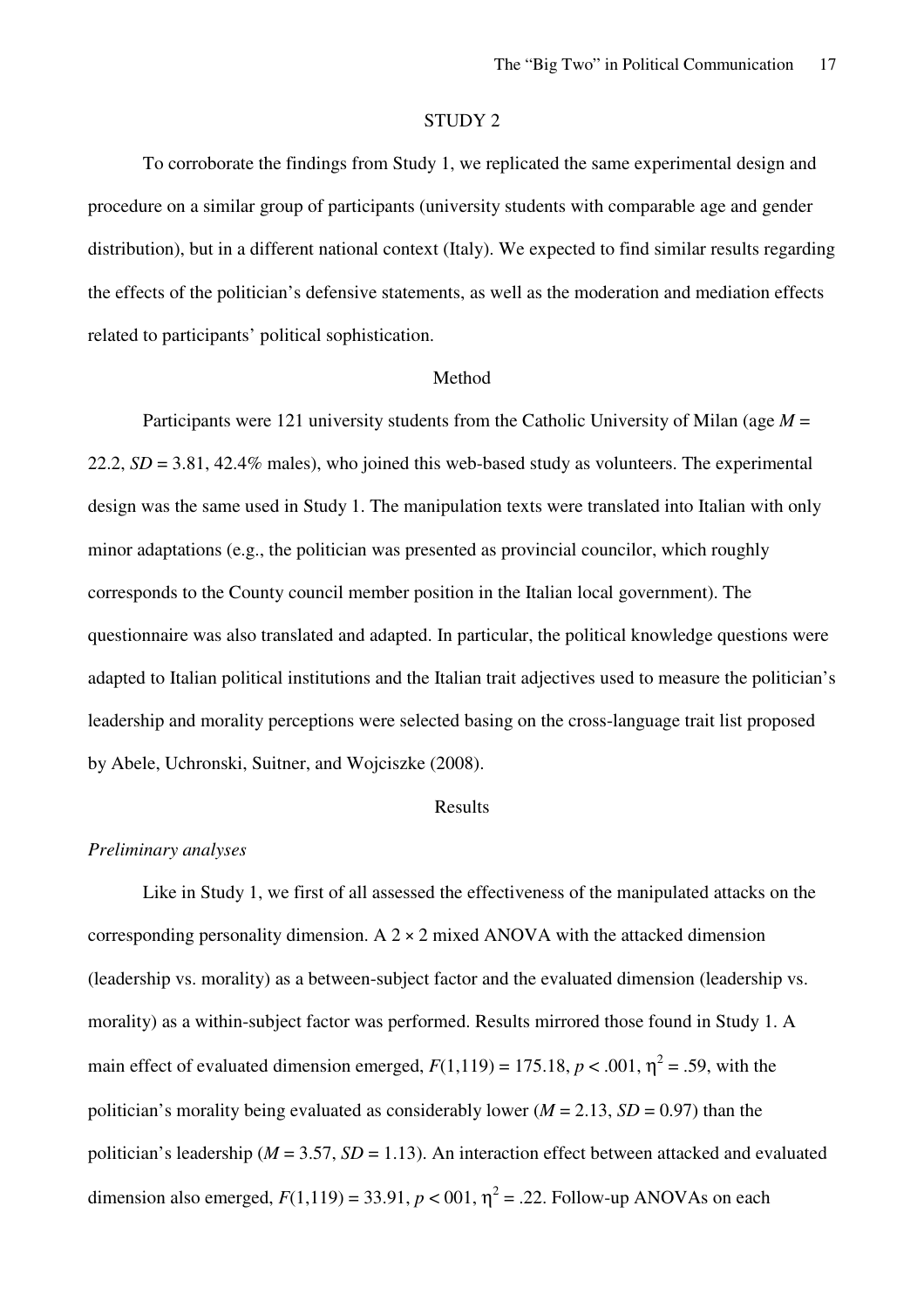evaluated dimension showed that leadership evaluations were lower in the leadership-based attack condition ( $M = 3.25$ ,  $SD = 1.05$ ) than in the morality-based attack one ( $M = 3.91$ ,  $SD = 1.11$ ),  $F(1,124) = 11.71, p < .01, \eta^2 = .09$ , while morality evaluations were lower in the morality-based attack condition ( $M = 1.82$ ,  $SD = 0.85$ ) than in the leadership-based attack one ( $M = 2.43$ ,  $SD =$ 0.99),  $F(1,124) = 13.22$ ,  $p < .001$ ,  $\eta^2 = .10$ . The effectiveness of each kind of attack on the corresponding personality dimension of the politician was therefore confirmed, as it was the lower degree of morality attributed to the politician compared to leadership.

The possible intervening effect of participants' political orientation on leadership and morality perception was also tested, adding political orientation as a between-subject factor to the previous ANOVA design. As in Study 1, there was no main effect of political orientation on the perception of leadership,  $F(4,106) = 0.68$ ,  $p > .60$ ,  $\eta^2 = .03$ , and morality,  $F(4,106) = 1.05$ ,  $p > .30$ ,  $\eta^2$  = .04, nor any interaction effect with the article focus on either dimension, *Fs* < 1.6, all *n.s. Effects of defense on leadership and morality perception* 

As in Study 1, we compared leadership and morality scores measured before and after the politician's defense, in order to find out whether defensive statements improved the perception of the politician and which kind of defense was more effective on each dimension. A 2 (attacked dimension)  $\times$  3 (defense type)  $\times$  2 (measurement time) mixed-design ANOVA was carried out on leadership ratings. No main effect of measurement time emerged, while the interaction between measurement time and defense type was instead significant,  $F(2,117) = 3.09$ ,  $p < .05$ ,  $\eta^2 = .05$ . Follow-up *t* tests showed a significant increase in perceived leadership only in the downward defense condition, from  $M = 3.50$ ,  $SD = 1.21$  to  $M = 3.92$ ,  $SD = 1.25$ ,  $t = 2.54$ ,  $p < .05$  (all Ms and *SDs* for the three sub-groups are reported in Table 3). This result, analogous to the one emerged in Study 1, offered a further confirmation to our Hypothesis 1 on the higher effectiveness of downward counterfactual defenses in improving leadership evaluations.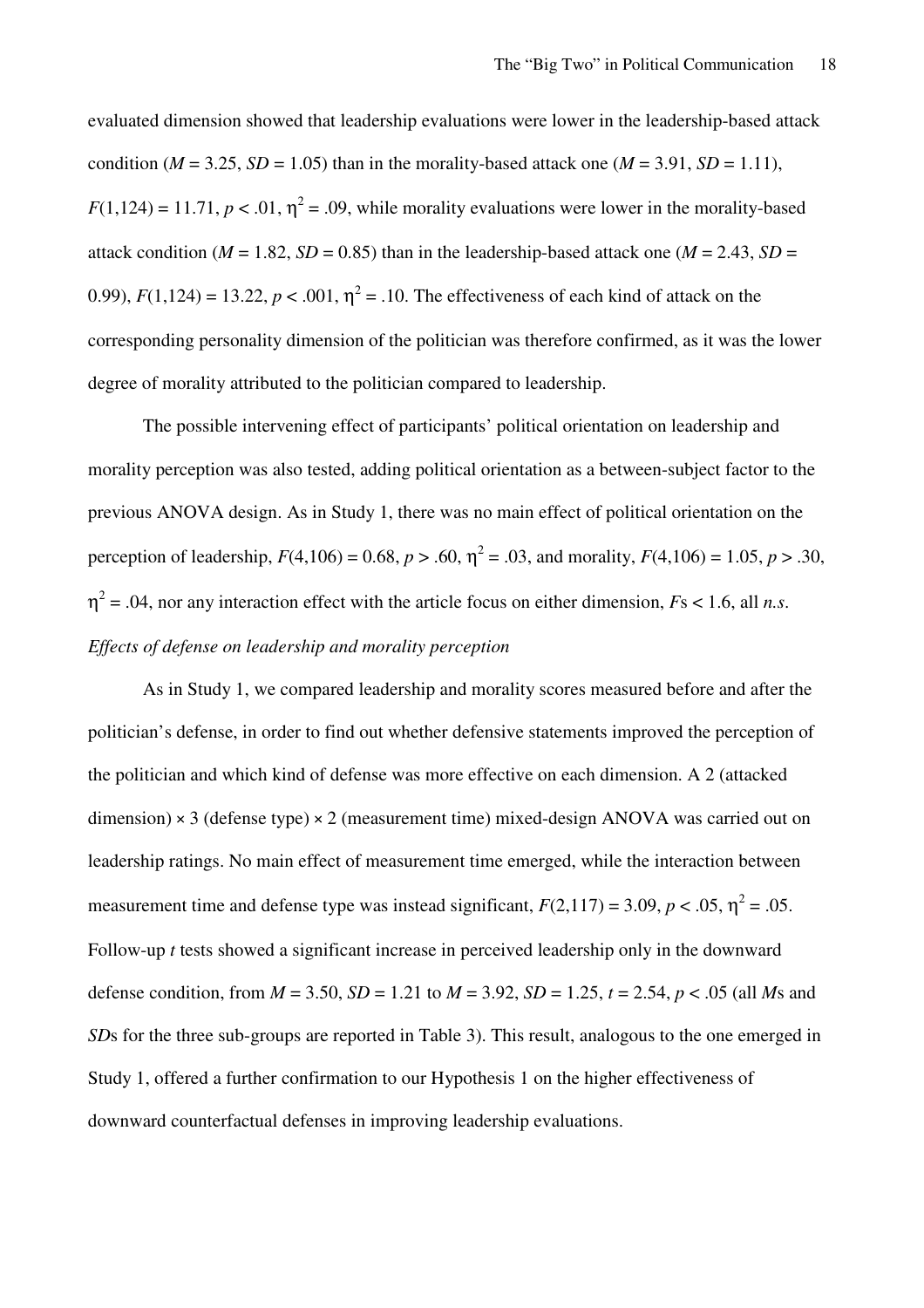A second ANOVA with the same design was carried out on morality ratings. Results mirrored those emerged in the corresponding analysis in Study 1. Morality ratings were significantly higher after the participants read the politician's defense ( $M = 2.73$ ,  $SD = 1.03$ ) than before ( $M = 2.14$ ,  $SD = 0.98$ ),  $F(1,117) = 49.95$ ,  $p < .001$ ,  $\eta^2 = .30$ , and no significant interaction between measurement time and defense type emerged. Apparently, all three defensive strategies positively affected the evaluation of the politician's morality. This result replicated what emerged in Study 1 and offered further support to our expectation (Hypothesis 2) regarding the positive effect of both upward and downward defenses on morality evaluations.

#### *Moderation analysis*

In order to assess whether participants' political sophistication moderated the effect of downward and upward defenses on morality evaluations (Hypothesis 3), we followed the same procedure employed in Study 1. A political sophistication index (centered and standardized) and two dummy variables representing the upward and downward counterfactual defense conditions (keeping the factual defense condition as a reference point) were entered in a hierarchical linear regression, followed by interaction terms between political sophistication and defense type. Like in Study 1, political sophistication significantly interacted (in opposite directions) with both upward defense, β = .253, *t* = 2.21, *p* < .05, and downward defense, β = -.337, *t* = 3.06, *p* < .01. Simple slope analyses for each defense type showed that a downward defense led to increased perceived morality among less sophisticated participants,  $\beta$  = -.180,  $t$  = 2.02,  $p$  < .05, while in the case of more sophisticated ones this happened for the upward defense,  $\beta = .205$ ,  $t = 2.32$ ,  $p < .05$ . The moderating role of political sophistication on morality perception (Hypothesis 3), already emerged in Study 1, was therefore further confirmed by results of Study 2. Upward and downward defenses had opposite effects on the morality evaluations of more versus less sophisticated participants.

As in Study 1, nothing similar happened as regards the effect of defense on leadership ratings. In this case, the same regression model employed for morality ratings showed only a main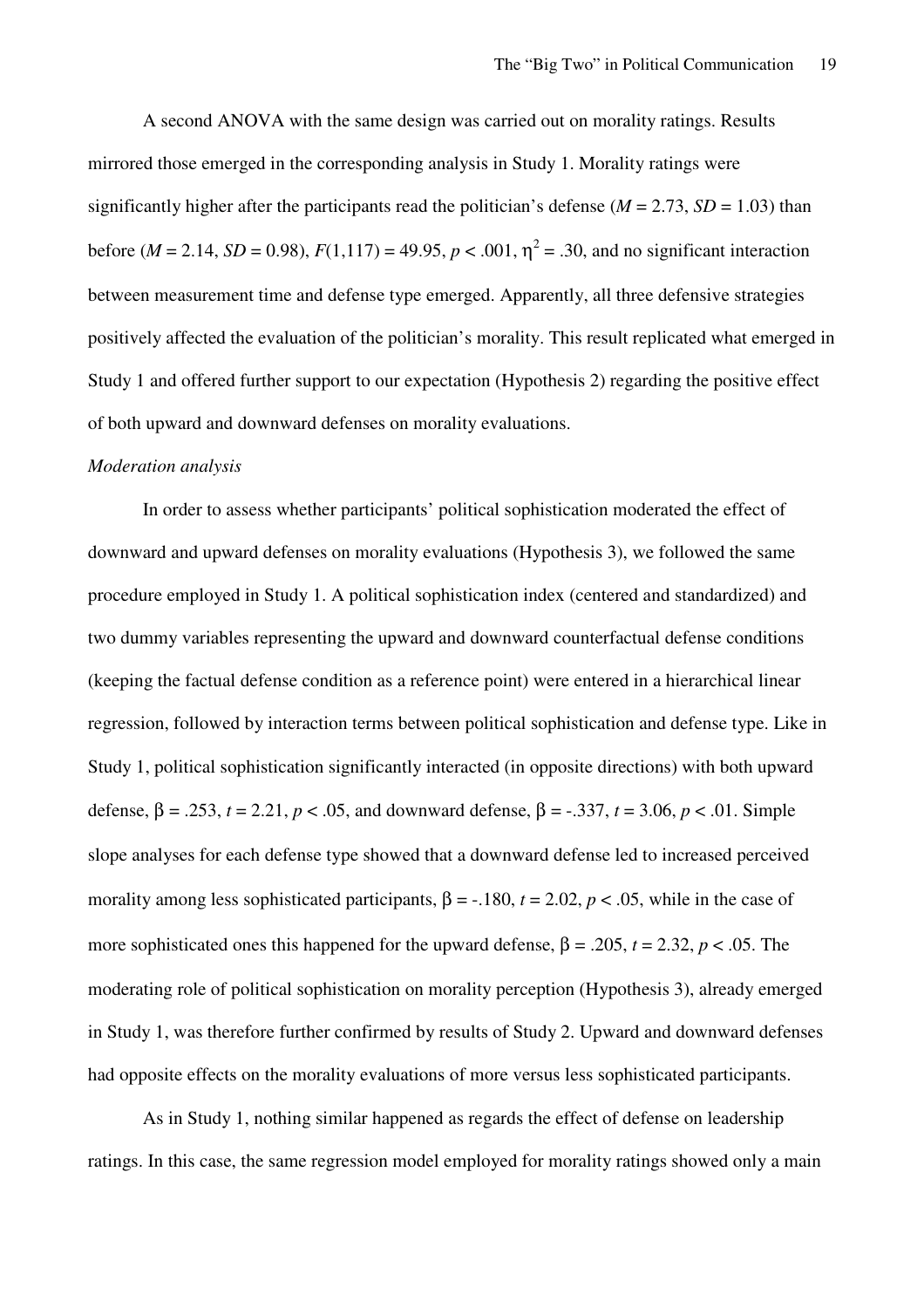effect of the downward defense on leadership ratings, β = .202, *t* = 2.25, *p* < .05, but no main or interaction effects with political sophistication.

#### *Mediation analysis*

To test the mediation effect of responsibility taking on morality evaluations of sophisticated and unsophisticated participants, we followed the same procedure adopted in Study 1. We first split the sample in two sub-groups of participants with a sophistication level above  $(n = 69)$  or below  $(n \cdot n)$ = 56) the median value. Sophisticated participants attributed a very strong responsibility-taking intent to the politician in the upward counterfactual defense condition,  $β = .602$ ,  $t = 6.08$ ,  $p < .001$ . When the increase in morality evaluation was regressed on defense type, we found the predicted positive effect of upward counterfactual defenses,  $\beta = .265$ ,  $t = 2.22$ ,  $p = .05$ . After including responsibility taking in the model, we also found that it had a strong positive effect on the increase in perceived morality,  $β = .556$ ,  $t = 4.24$ ,  $p < .001$ , whereas the previous effect of defense type was not significant anymore,  $β = .061$ ,  $t = 0.46$ ,  $p = .65$ . Sobel's (1982) test of mediation on the indirect effect of defense type through responsibility taking was clearly significant,  $Z = 3.34$ ,  $p < 0.001$ .

As in Study 1, less sophisticated participants did not instead attribute a responsibility taking intent to the politician in the upward counterfactual defense condition, nor such attribution led to a larger increase in perceived morality,  $Z = 0.69$ ,  $p > .49$ .

These results were similar to those found in Study 1, corroborating Hypothesis 4, according to which the perception of the politician taking responsibility for the negative outcome would mediate the positive effect of the upward defense on morality judgments. Once again, this was true only among more sophisticated participants.

#### GENERAL DISCUSSION

The results of our research contribute to expand our knowledge of how communication can influence social perception, in particular how defensive communication can influence the perception of the two fundamental dimensions, agency and communion. We found that different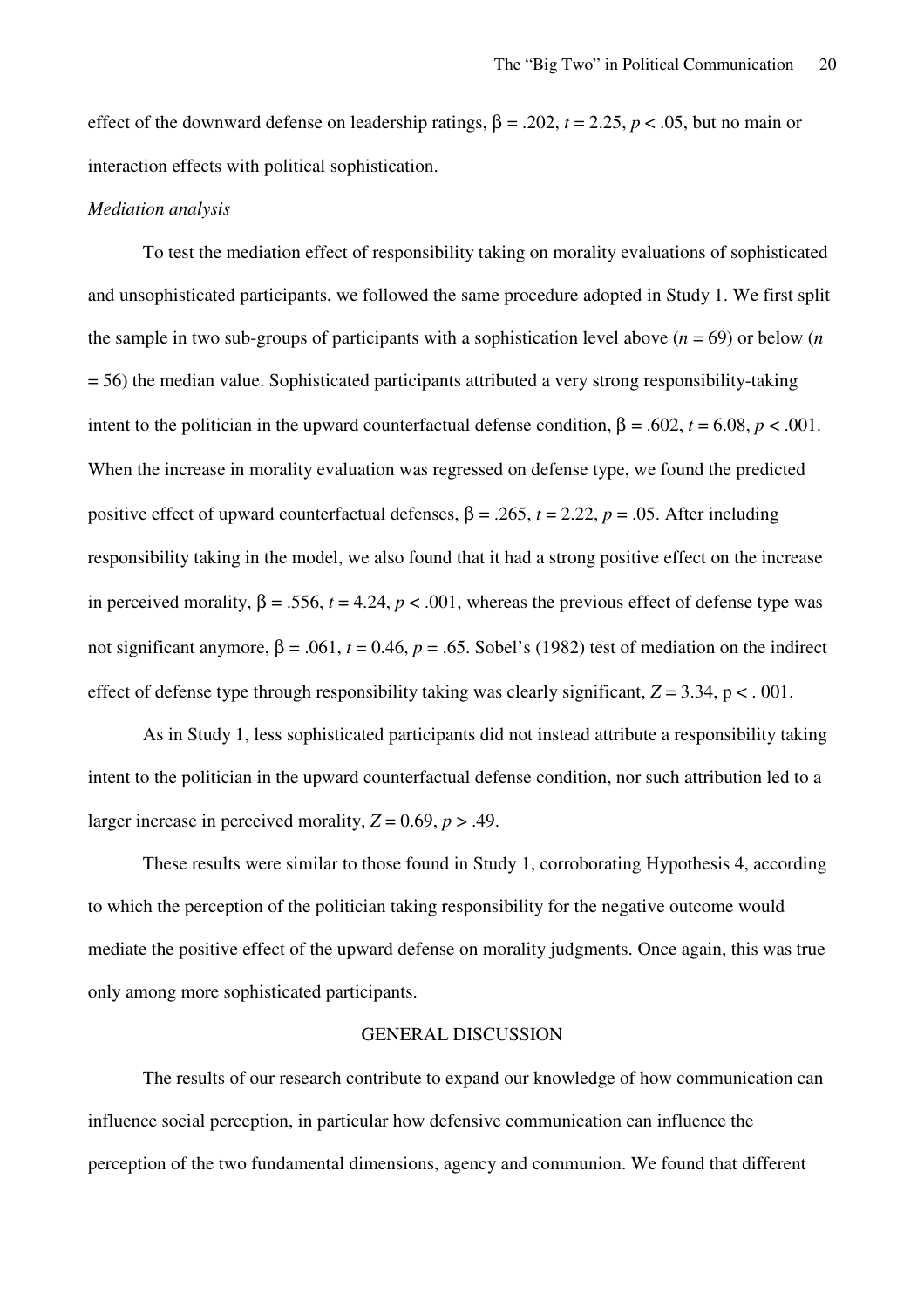types of defense, based on counterfactual upward or downward comparisons, can differently increase the perception of leadership and morality of politicians responding to an attack. We also found that these effects differ according to the level of political sophistication of receivers. The robustness of these results is confirmed by the fact that they emerged in both our studies, carried out with participants from different countries (Britain and Italy). Although our research focused on the political context, its findings have a more general relevance, contributing to a deeper understanding of the complex relationships between communication and social perception.

First of all, our data on the effects of attack and defense communication on the perception of politicians were consistent with the primacy of morality in social perception already found by previous psycho-social research. As discussed in the introduction, people usually pay more attention to information about morality than to information about other personality dimensions (Abele  $\&$ Brückmuller, 2011; Wojciszke & Abele, 2008; Ybarra et al., 2008), particularly in the case of negative information (Brambilla et al., 2011; Peeters & Czapinski, 1990). In the political context, where the evaluation of politicians' morality is often lower than that of other dimensions (Cislak  $\&$ Wojciszke, 2008) people are also very likely to be sensitive to the morality dimension. This is precisely what we found in the research. Attacks to morality had a stronger negative influence on the perception of morality than attacks against leadership had on the corresponding dimension. Interestingly, defenses focusing on morality also had a more evident effect on participants' perceptions than those focusing on leadership. Evidently, the mere fact of responding to allegations about one's own morality has a positive effect on morality evaluation (see also Ferrin, Kim, Cooper, Dirks, 2007). These results extend previous research on the primacy of morality information in social perception (Abele & Brückmuller, 2011; Vonk 1999; Willis & Todorov, 2006; Wojciszke & Abele, 2008; Ybarra et al., 2008) by showing what happens when such information is part of attack or defense communication.

Besides these general differences in the effects of communication about leadership and morality, more specific differences in the effects of various defenses on the perception of the two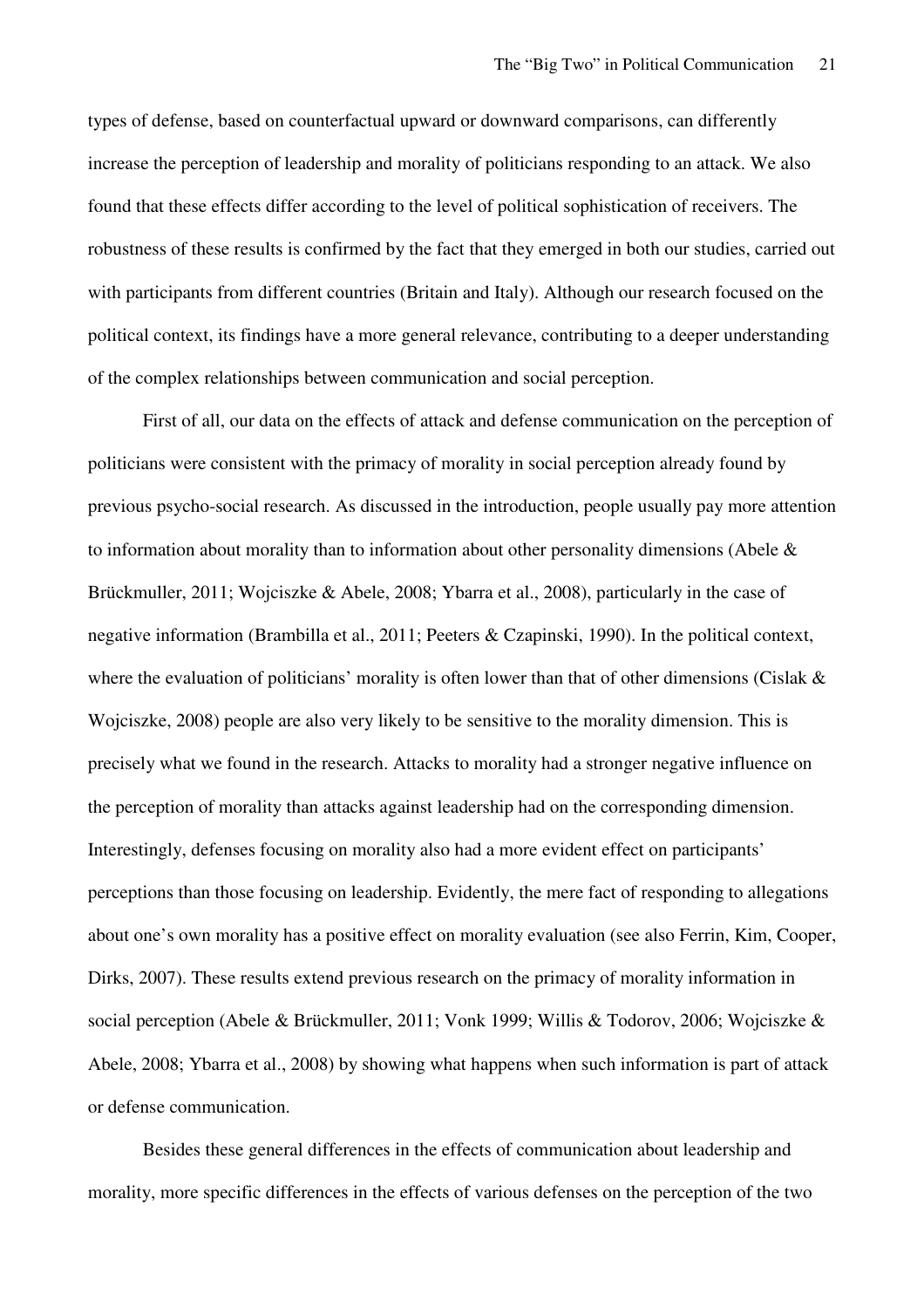personality dimensions also emerged. We found downward counterfactual defenses, focusing on how things might have been worse than they actually did, to significantly increase the perception of the politician's leadership more than upward counterfactual defenses. As shown in previous studies in different areas, such as in the judiciary, downward counterfactuals favor positive evaluations by eliciting comparisons with a more negative standard (Markman, Gavanski, Sherman, & McMullen, 1993; Medvec, Madey, & Gilovich, 1995; Nario-Redmond & Branscombe, 1996). Consistently, politicians using downward counterfactual defenses were successful in shedding a more positive light on their past performances and inducing their audiences to evaluate their leadership more positively. Upward counterfactuals were not as successful in increasing leadership perception. Even if generating upward counterfactual thoughts (focusing on how things might have been better than they were) can improve one's future performance on the same task (Epstude & Roese, 2008), our own data suggest that their use in defensive communication actually stresses the shortcomings of past actions more than it highlights the possibility of future improvements.

As for the perception of morality, both downward and upward counterfactual defenses turned out to be effective. However, in this case a strong effect of political sophistication also emerged. In the case of less sophisticated citizens, downward defenses increased perceived morality. In the case of more sophisticated citizens, on the contrary, upward defenses were more effective in increasing perceived morality and such increase was mediated by responsibility-taking by the defending politician. In other words, whereas the less sophisticated tend to take the message at face value, the negativity of politicians' past performances being reduced by downward comparisons, more sophisticated citizens' assessment of politicians' morality is based on a more complex examination of the defensive message. Despite being less persuading *per se*, an upward counterfactual defense is recognized as indicating that the politician is more willing to take responsibility for past actions. Such communicative implicature (Grice, 1975) is taken as a proof of the politician's morality, thus improving its evaluation. Such results are consistent with previous studies indicating a tendency of politically sophisticated people to more deeply scrutinize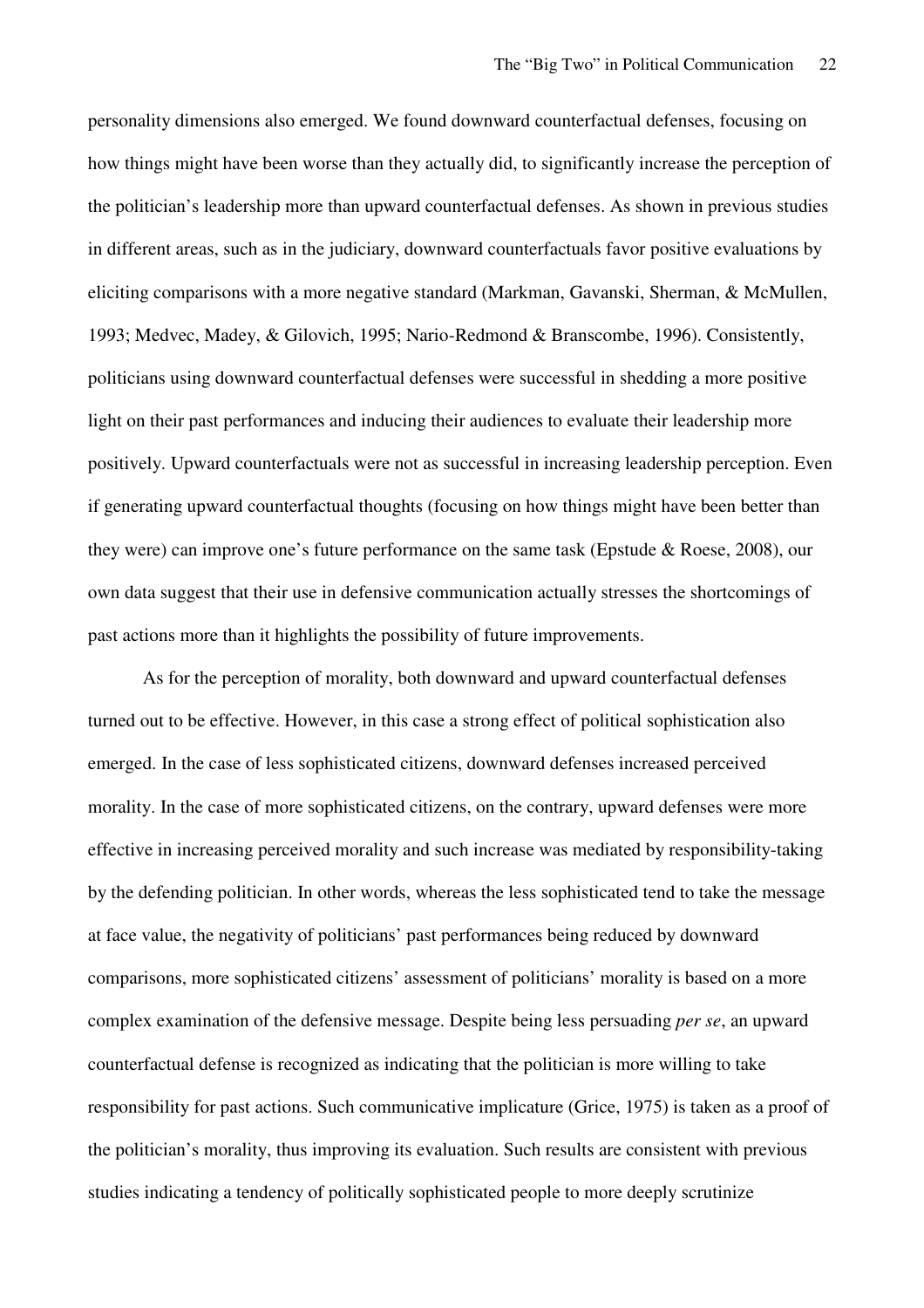information about politicians, particularly in the case of messages coming from a source perceived as suspicious (McGraw et al., 2002).

In sum, the effects of defensive communication on leadership perception seem to depend mainly on the content of what people say to defend themselves, whereas the effects of defensive communication on morality seem to be more influenced by the communicative intention attributed to the speaker. This is not surprising if we take in mind that judgments about leadership (i.e., agency) are based on one's ability to attain results, whereas judgments about morality (i.e., communion) are based on one's ability to relate with other people (Abele & Wojciszke, 2007; Fiske, Cuddy, & Glick, 2007). Morality judgments are therefore more likely to be based on the relational dimension of defensive messages.

The effects of defenses were substantially the same in both studies, indicating that the results were consistent across different national and political contexts. As such, results from our research provide some general insight on how political leaders can work to shape the impression they make when defending their past performance. Politicians should be aware that citizens' judgment on their leadership will largely depend on the way in which they present such performance. On the contrary, citizens' judgment on their morality may also be largely influenced by the intention attributed to the defensive communication *per se*. As our data clearly showed, however, not all citizens make such a close inspection of intentions underlying defensive communication. Future research should further investigate individual differences in citizens' ability or motivation to detect subtle discursive cues that allow to go beyond the explicit content of defensive messages. This would help politicians to tailor their defensive message according to the characteristics of their audience, and this would be especially relevant when politicians are defending their morality.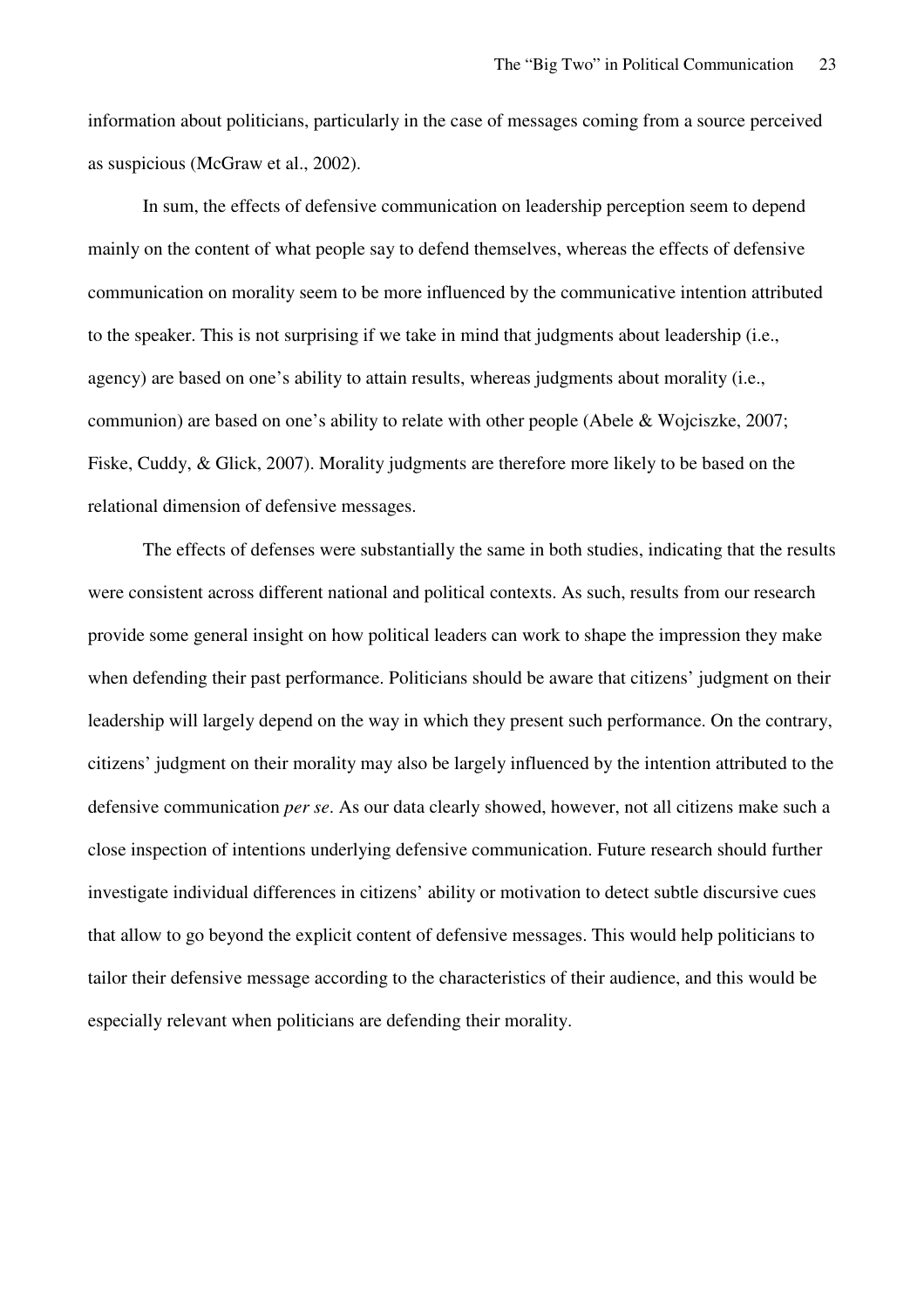#### **REFERENCES**

- Abele, A. E., & Bruckmüller, S. (2011). The bigger one of the "Big Two"? Preferential processing of communal information. *Journal of Experimental Social Psychology*, *47*, 935-948.
- Abele, A.E., Uchronski, M., Suitner, C., & Wojciszke, B. (2008). Towards an operationalization of the fundamental dimensions of agency and communion: Trait content ratings in five countries considering valence and frequency of word occurrence. *European Journal of Social Psychology*, *38*, 1202-1217.
- Abele, A.E., & Wojciszke, B. (2007). Agency and communion from the perspective of self versus. others. *Journal of Personality and Social Psychology, 9*, 751–763.
- Bakan, D. (1966). *The duality of human existence. An essay on psychology and religion*. Chicago: Rand Mcnally.
- Barisione, M. & Catellani P. (2008). L'offerta personalizzata degli sfidanti. In ITANES (Ed.), *Il ritorno di Berlusconi. Vincitori e vinti nelle elezioni del 2008* (137-148). Bologna: Il Mulino.
- Birch, S., & Allen, N. (2010). How honest do politicians need to be? *The Political Quarterly, 81*, 49-56.
- Caprara, G. V., Barbaranelli, C., & Zimbardo, P. G. (2002). When parsimony subdues distinctiveness: Simplified public perceptions of politicians' personality. *Political Psychology, 23*, 77-95.
- Caprara, G.V., Schwartz, S.H., Vecchione, M., & Barbaranelli, C. (2008). The personalization of politics: Lessons from the Italian case, *European Psychologist*, *3*, 157–172.
- Caprara, G. V., Vecchione, M., Barbaranelli, C., & Fraley, R. C. (2007). When Likeness goes with liking: The case of political preference. *Political Psychology*, 28, 609-632.
- Caprara, G. V., & Zimbardo, P. (2004). Personalizing politics. *American Psychologist, 59*, 581– 594.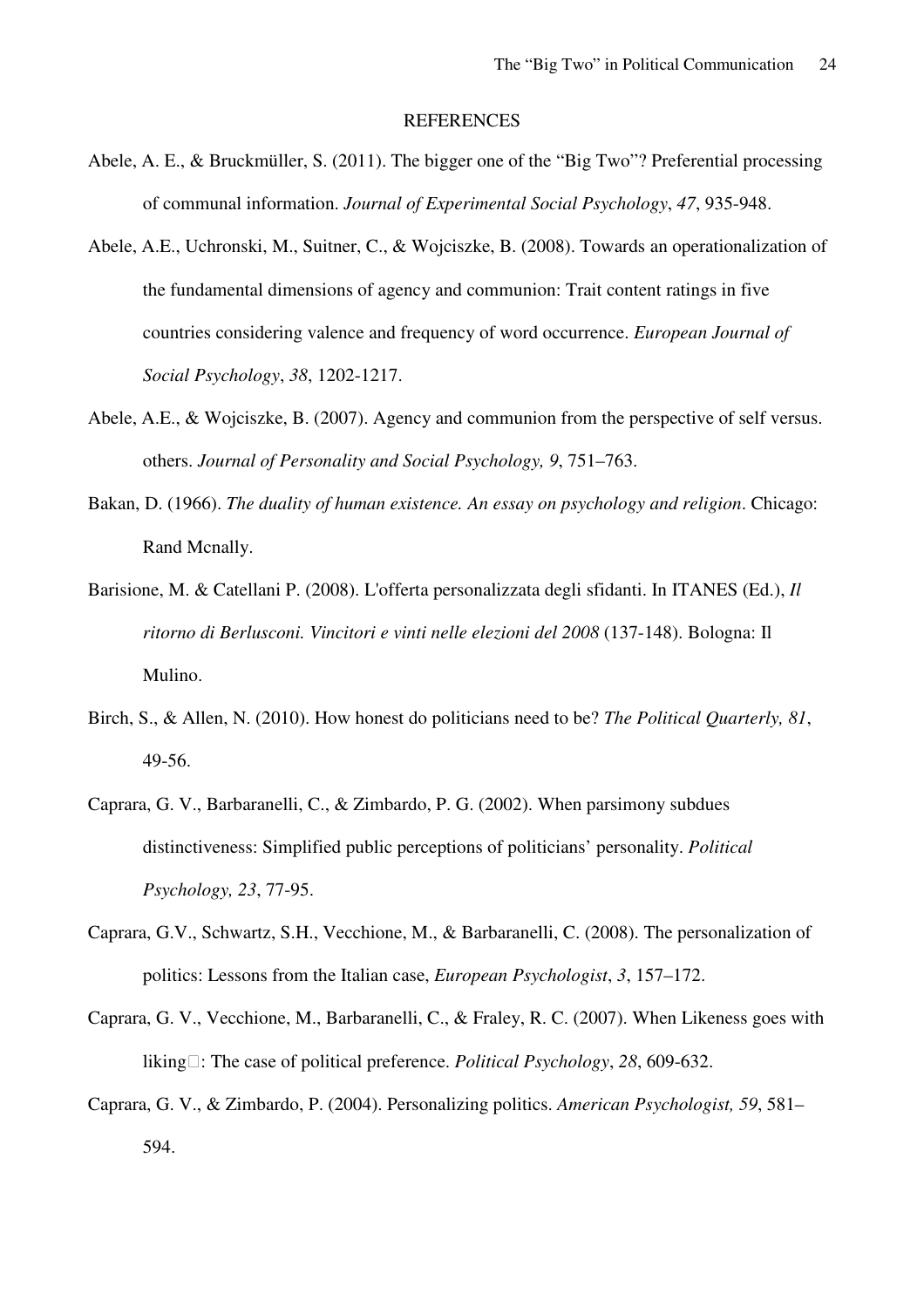- Carraro, L., Gawronski, B., & Castelli, L. (2010). Losing on all fronts: The effects of negative versus positive person-based campaigns on implicit and explicit evaluations of political candidates. *British Journal of Social Psychology*, *49*, 453-470.
- Catellani, P. (2011). Counterfactuals in the social context: The case of political interviews and their effects. In D. Birke, M. Butter., & T. Koeppe (Eds.), *Counterfactual thinking-Counterfactual writing*, Berlin: De Gruyter, pp. 81-94.
- Cislak, A., & Wojciszke, B. (2006). The role of self-interest and competence in attitudes toward politicians. *Polish Psychological Bulletin, 37*, 203–212.
- Cislak, A., & Wojciszke, B. (2008). Agency and communion are inferred from actions serving interests of self or others. *European Journal of Social Psychology*, *37*, 1103-1110.
- Cohen, J., Cohen, P., West, S.G., & Aiken, L.S. (2003). *Applied multiple regression/correlation analysis for the behavioral sciences (third edition)*. Mawah, NJ: Lawrence Erlbaum Associates.
- Delli Carpini, M.X., & Keeter, S. (1996). What Americans know about politics and why it matters. New Haven, CT: Yale University Press.
- Douglas, K. M., & Sutton, R. M. (2006). When what you say about others says something about you: Language abstraction and inferences about describers' attitudes and goals. *Journal of Experimental Social Psychology*, *42*, 500-508.
- Elder, T. J., Sutton, R. M., Douglas, K. M. (2005). Keeping it to ourselves: Effects of audience size and composition on reactions to criticisms of the ingroup. *Group Processes and Intergroup Relations, 8*, 231-244.
- Epstude, K., & Roese, N. J. (2008). The functional theory of counterfactual thinking. *Personality and Social Psychology Review, 12*, 168-192.
- Fein, S. (1996). Effects of suspicion on attributional thinking and the correspondence bias. *Journal of Personality and Social Psychology, 70*, 1164–1184.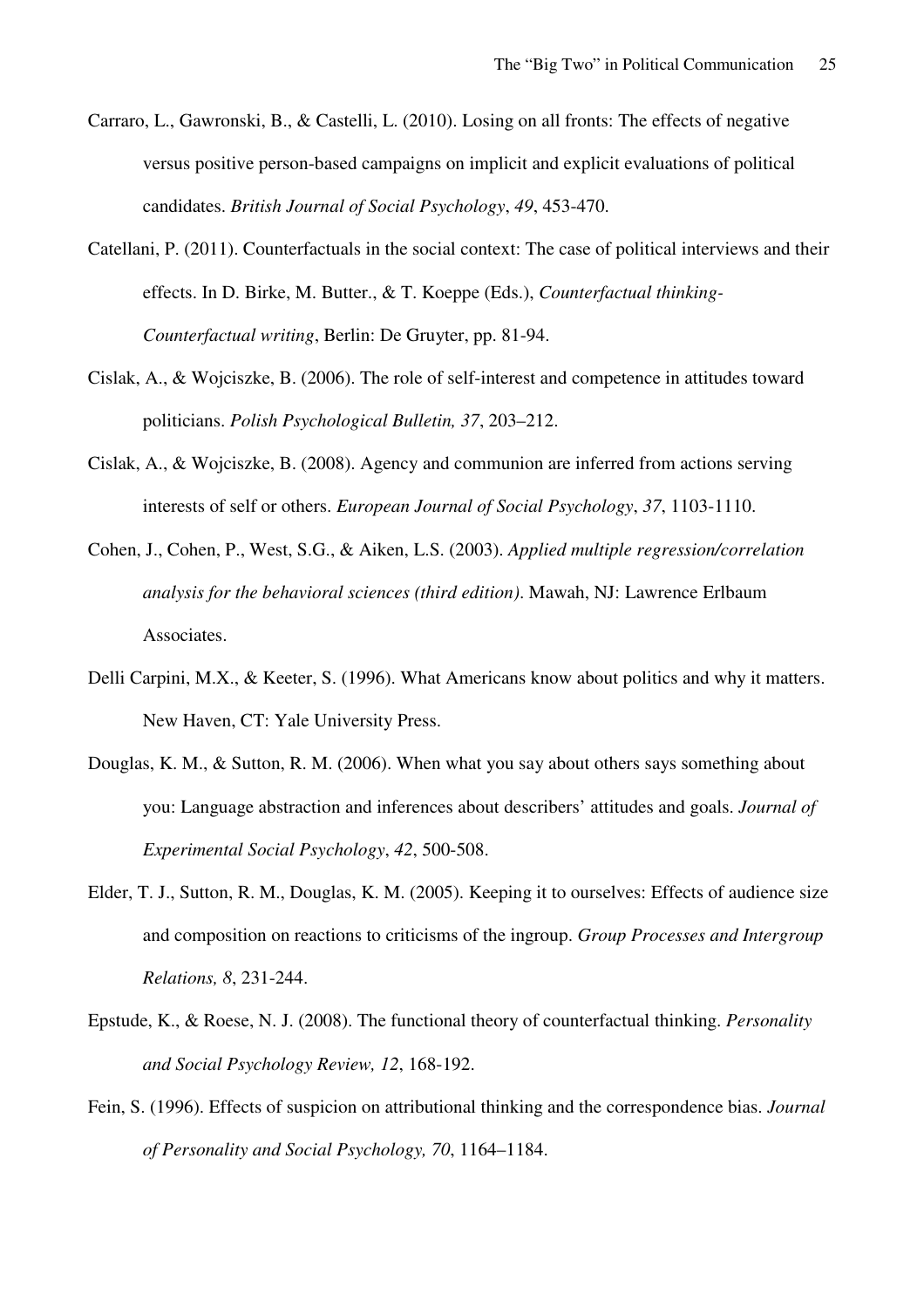- Fiske, S. T., Cuddy, A. J., & Glick, P. (2007). Universal dimensions of social cognition: warmth and competence. *Trends in cognitive sciences*, *11*, 77-83.
- Fiske, S. T., Cuddy, A. J., Glick, P.,& Xu, J. (2002). A model of (often mixed) stereotype content: Competence and warmth respectively follow from the perceived status and competition. *Journal of Personality and Social Psychology, 82*, 878–902.
- Fiske, S.T., Lau, R.R., & Smith, R.A. (1990). On the varieties and utilities of political expertise. *Social Cognition, 8*, 31-48.
- Funk, C. L. (1996). The Impact of Scandal On Candidate Evaluations: An Experimental Test of the Role of Candidate Traits. *Political Behavior*, *18*, 1-24.
- Funk, C. L. (1997). Implications of Political Expertise in Candidate Trait Evaluations. *Political Research Quarterly*, *50,* 675-697.
- Gonzales, M. H. (1992).A thousand pardons: The effectiveness of verbal remedial tactics during account episodes. *Journal of Language and Social Psychology, 11*, 133–151.
- Grice, H.P. (1975). Logic and Conversation. In Martinich, A.P. (ed). *Philosophy of Language*. (pp. 165-175). New York, NY: Oxford University Press.
- Hornsey, M. J., & Imani, A. (2004). Criticizing groups from the inside and the outside: A social identity perspective on the intergroup sensitivity effect. *Personality and Social Psychology Bulletin, 30*, 365– 383.
- Jones, P., & Hudson, J. (1996). The quality of political leadership: A case study of John Major. *British Journal of Political Science, 26*, 229-224.
- Judd, C., James-Hawkins, L., Yzerbyt, V., & Kashima, Y. (2005). Fundamental dimensions of social judgment: Understanding the relations between judgments of competence and warmth. *Journal of Personality and Social Psychology, 89*, 899–913.
- Kim, P. H., Ferrin, D. L., Cooper, C. D., & Dirks, K. T. (2004). Removing the shadow of suspicion: The effects of apology versus denial for repairing competence- versus integrity-based trust violations. *Journal of Applied Psychology, 89*, 104-118.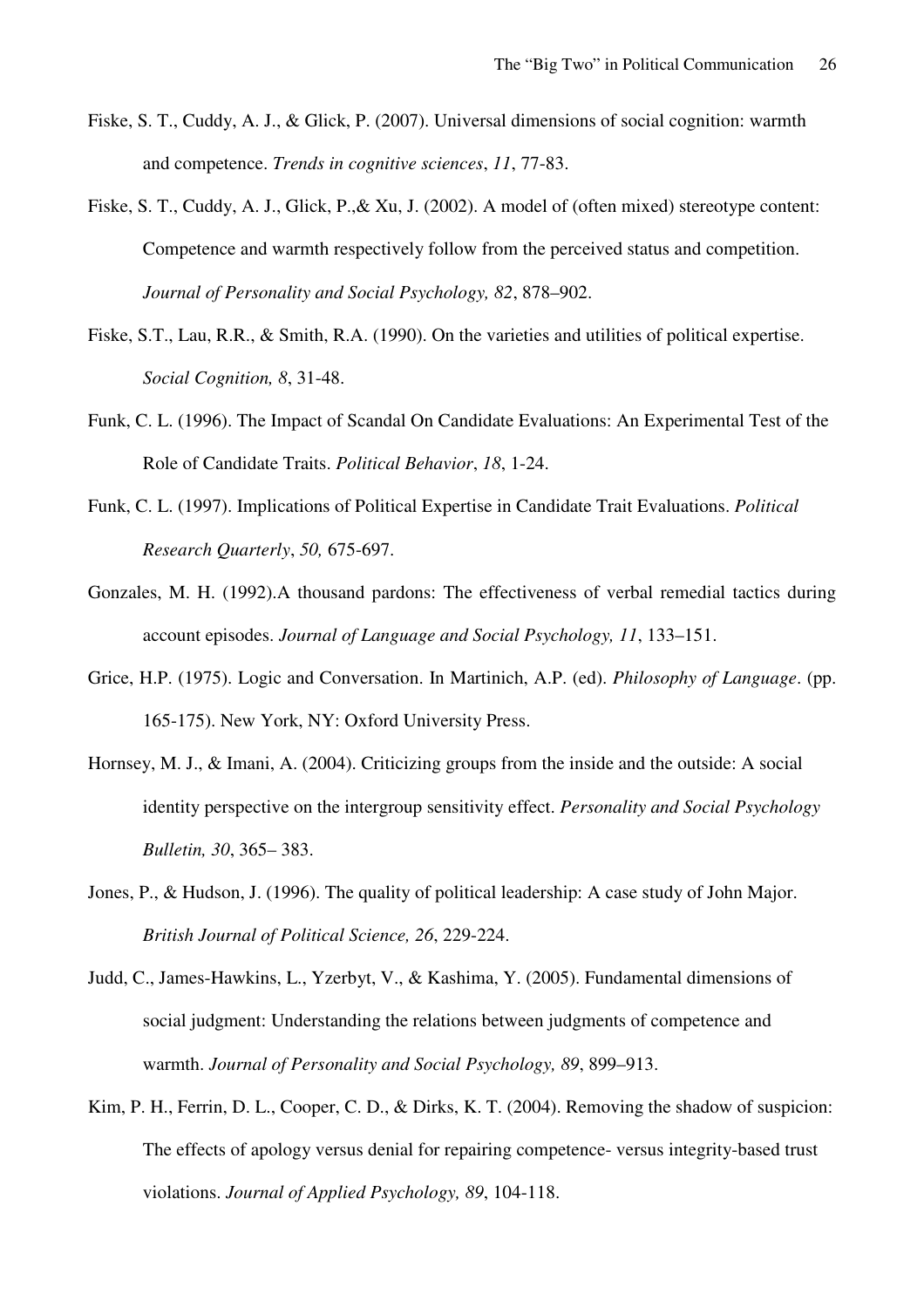- Kinder, D. R. (1986). Presidential character revisited. In Lau, R. R., & Sears, D.O. (Eds.), *Political Cognition*. Hillsdale, NJ: Erlbaum.
- Levi, M., & Stoker, L. (2000). Political trust and trustworthiness. *Annual Review of Political Science, 3*, 475-507.
- Lodge, M., & Taber, C. S. (2000). Three steps toward a theory of motivated political reasoning. In Lupia, A., McCubbins, M., & Popkin S. (Eds.), *Elements of reason: Cognition, choice, and the bounds of rationality* (183–213). Cambridge: Cambridge University Press.

Luskin, R. (1990). Explaining Political Sophistication. *Political Behavior, 12*,

331-361.

- Markman, K. D., Gavanski, I., Sherman, S. J., & McMullen, M. N. (1993). The mental simulation of better and worse possible worlds. *Journal of Experimental Social Psychology, 29*, 87– 109.
- McGraw, K. M. (1990). Avoiding Blame: An Experimental Investigation of Political Excuses and Justifications. *British Journal of Political Science*, *20*, 119-131.
- McGraw, K. M. (1991). Managing blame: An experimental test of the effects of political accounts. *The American Political Science Review*, *85*(4), 1133-1157.
- McGraw, K.M. (2001). Political accounts and attribution processes. In J. H. Kuklinski (Ed.), *Citizens and politics*. NewYork: Cambridge University Press.
- McGraw, K.M. (2003). Political impressions. In D.O. Sears, L. Huddy, & R. Jervis (Eds.), *Oxford Handbook of Political Psychology*. New York: Oxford University Press
- McGraw, K. M., Lodge, M., & Jones, J. (2002). The pandering politicians of suspicious minds. *Journal of Politics*, *64*, 362-383.
- McGraw, K. M., Timpone, R., & Bruck, G. (1993). Justifying controversial political decisions: Home style in the laboratory. *Political Behavior*, *15*, 289-308.
- Miller, A.H., Wattenberg, M.P., & Malanchuk, O. (1986). Schematic assessment of presidential candidates. *The American Political Science Review, 80*, 521-540.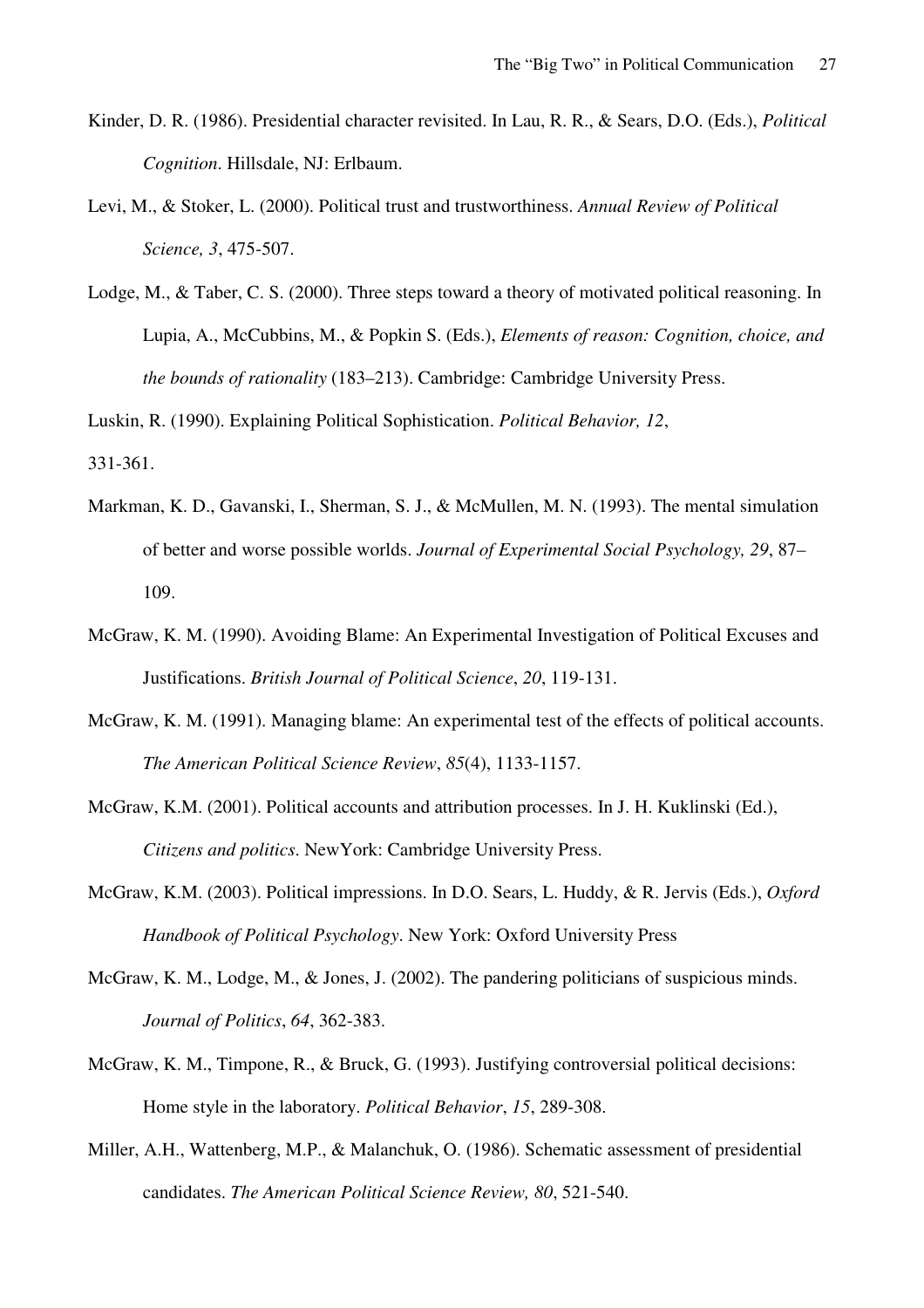- Medvec, V. H., Madey, S. F., Gilovich, T. (1995). When less is more: Counterfactual thinking and satisfaction among Olympic medalists. *Journal of Personality and Social Psychology, 69*, 603–610.
- Mondak, J.J. (1995). Competence, integrity, and the electoral success of Congressional incumbents. *Journal of Politics, 57*, 1043-69.
- Nario-Redmond, M., & Branscombe, N. (1996). It could have been better or it might have been worse: Implications for blame assignment in rape cases. *Basic and Applied Social Psychology*, *18*, 347-366.
- Newman, B. (2003). Integrity and presidential approval, 1980-2000. *The Public Opinion Quarterly*, 67, 335-367.
- Redlawsk, D. P., & Mccann, J. A. (2005). Popular interpretations of "corruption" and their partisan consequences. *Political Behavior, 27*, 261-283.
- Sanna, L. J., Turley-Ames, K. J., & Meier, S. (1999). Mood, self-esteem, and simulated alternatives: Thought-provoking affective influences on counterfactual direction. *Journal of Personality and Social Psychology, 76*, 543 – 558.
- Sobel, M. E. (1982). Asymptotic intervals for indirect effects in structural equation models. In S. Leinhart (Ed.), *Sociological methodology*. San Francisco: Jossey-Bass.
- Tedeschi, J. T., Riordan, C. A., Gaes, G. G., & Kane, T. (1983).Verbal accounts and attributions of social motives. *Journal of Research in Personality, 17*, 218–225.
- Vecchione, M., Gonzalez Castro, J.L., & Caprara G.V. (2011). Voters and leaders in the mirror of politics: Similarity in personality and voting choice in Italy and Spain. *International Journal of Psychology, 46*, 259-270.
- Vonk, R. (1999). Impression formation and impression management: Motives, traits, and likeability inferred from self-promoting and self-deprecating behavior. *Social Cognition, 17*, 390–412.
- Vonk, R. (2002). Self-serving interpretations of flattery: Why ingratiation works. *Journal of Personality and Social Psychology, 82*, 512–526.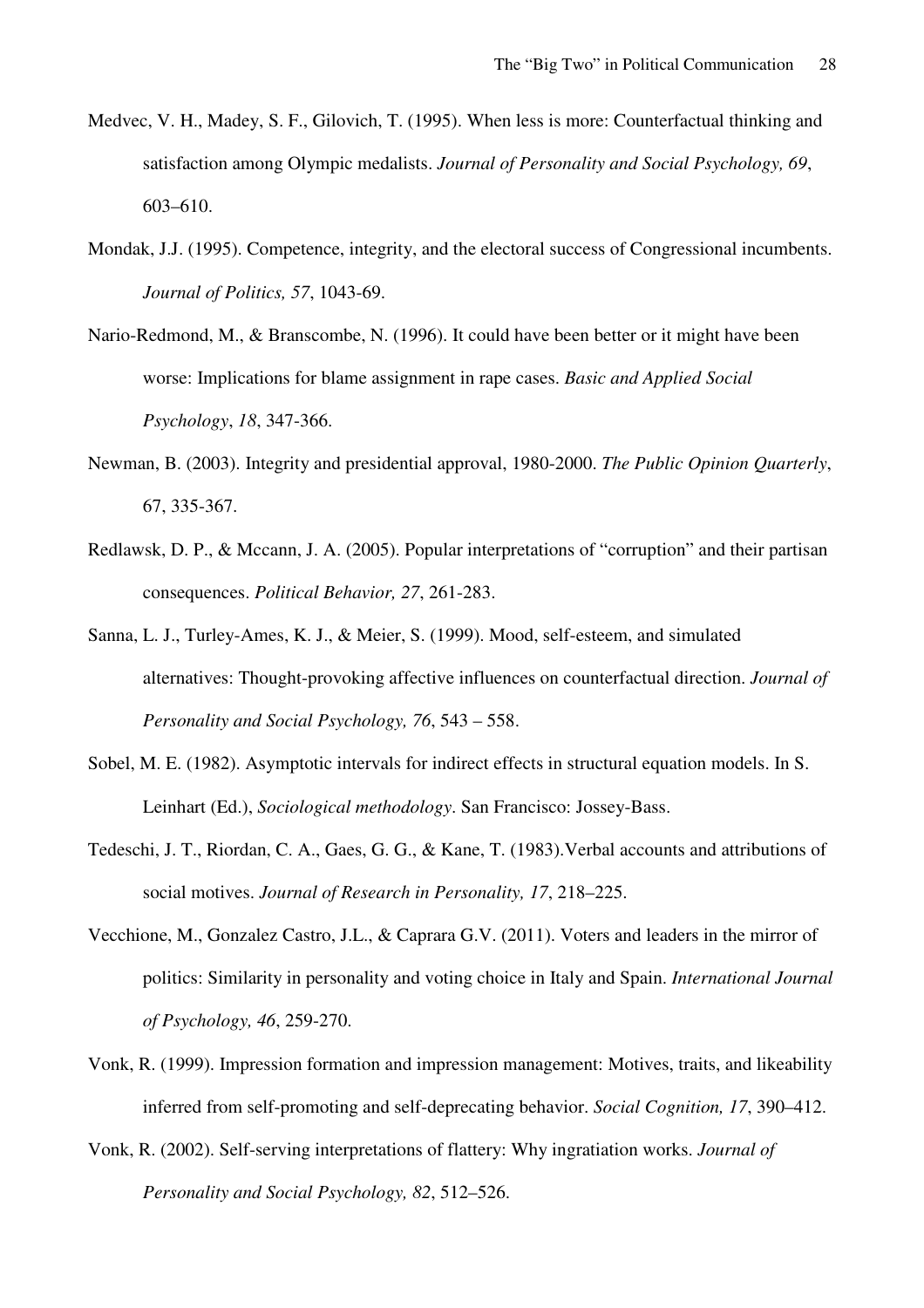- Willis, J., & Todorov, A. (2006). First impressions: Making up your mind after a 100- ms exposure to a face. *Psychological Science, 17*, 592–598.
- Wong, E. M. (2010). It could have been better : The effects of counterfactual communication on impression formation. *European Journal of Social Psychology, 40*, 1251-1260 .
- Wojciszke, B. (2005). Morality and competence in person- and self-perception. *European Review of Social Psychology, 16*, 155-188.
- Wojciszke, B., & Abele, A.E. (2008). The primacy of communion over agency and its reversals in evaluations. *European Journal of Social Psychology*, *38*, 1139-1147.
- Zaller, J. (1990). Political awareness, elite opinion leadership, and the mass survey response. *Social Cognition, 8*, 125-153.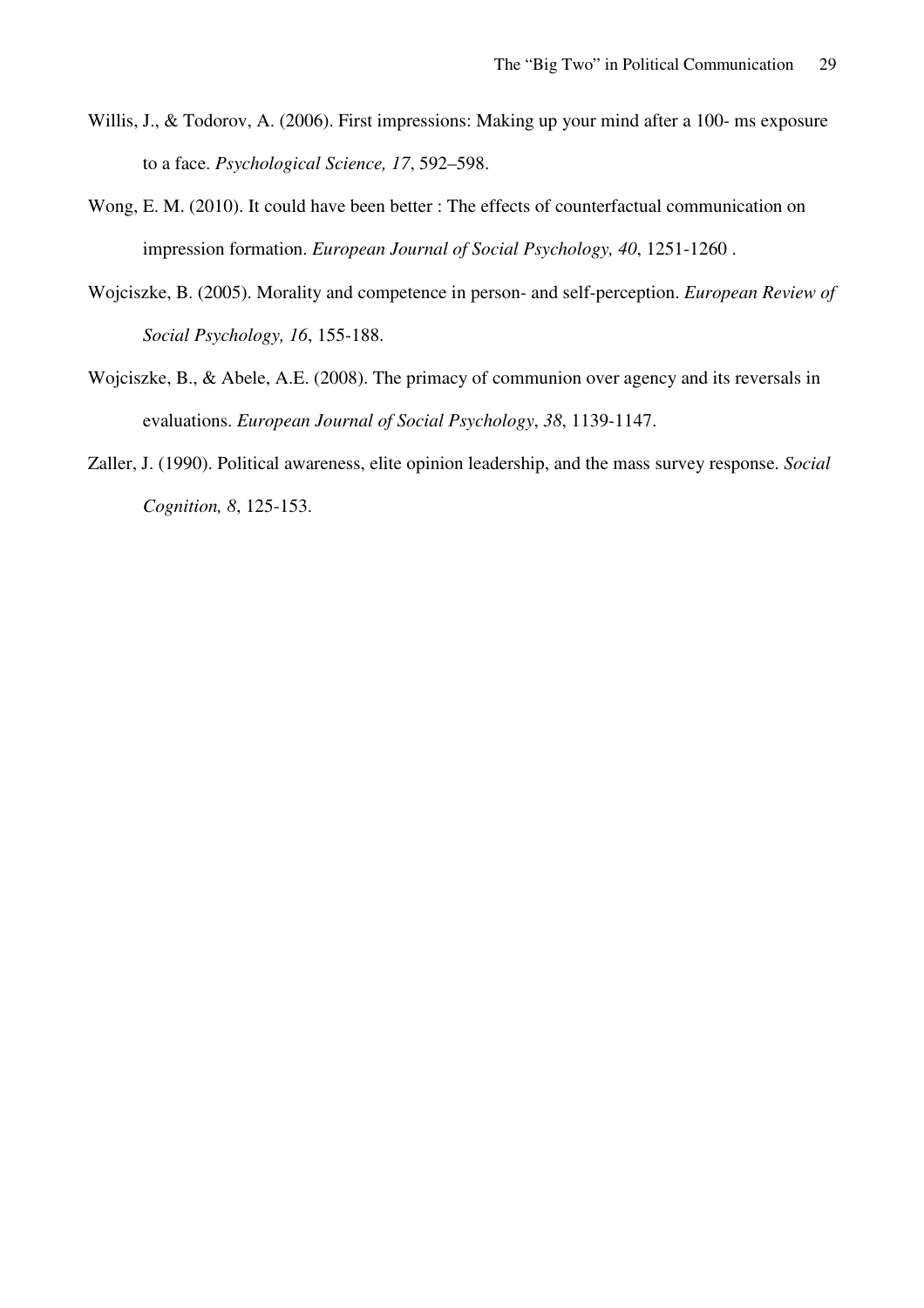|                | Perceived leadership |            |           |               |            |           |
|----------------|----------------------|------------|-----------|---------------|------------|-----------|
|                | <b>Before</b>        | After      |           | <b>Before</b> | After      |           |
|                | defense              | defense    | t         | defense       | defense    | t         |
| Downward CF    | 3.39(0.76)           | 4.15(0.75) | $4.69***$ | 2.82(0.98)    | 3.85(0.97) | 5.29***   |
| defense        |                      |            |           |               |            |           |
| Non-CF         | 3.37(0.89)           | 3.56(1.04) |           | 2.68(1.01)    | 3.44(1.07) | $6.24***$ |
| defense        |                      |            | 1.85      |               |            |           |
| Upward CF      | 3.51(0.88)           | 3.78(0.89) | 1.88      | 2.91(1.06)    | 3.95(0.96) | $6.17***$ |
| defense        |                      |            |           |               |            |           |
| *** $p < .001$ |                      |            |           |               |            |           |

Table 1. *Means and standard deviations (in parentheses) for leadership and morality scores before and after the politician's defense (Study 1).*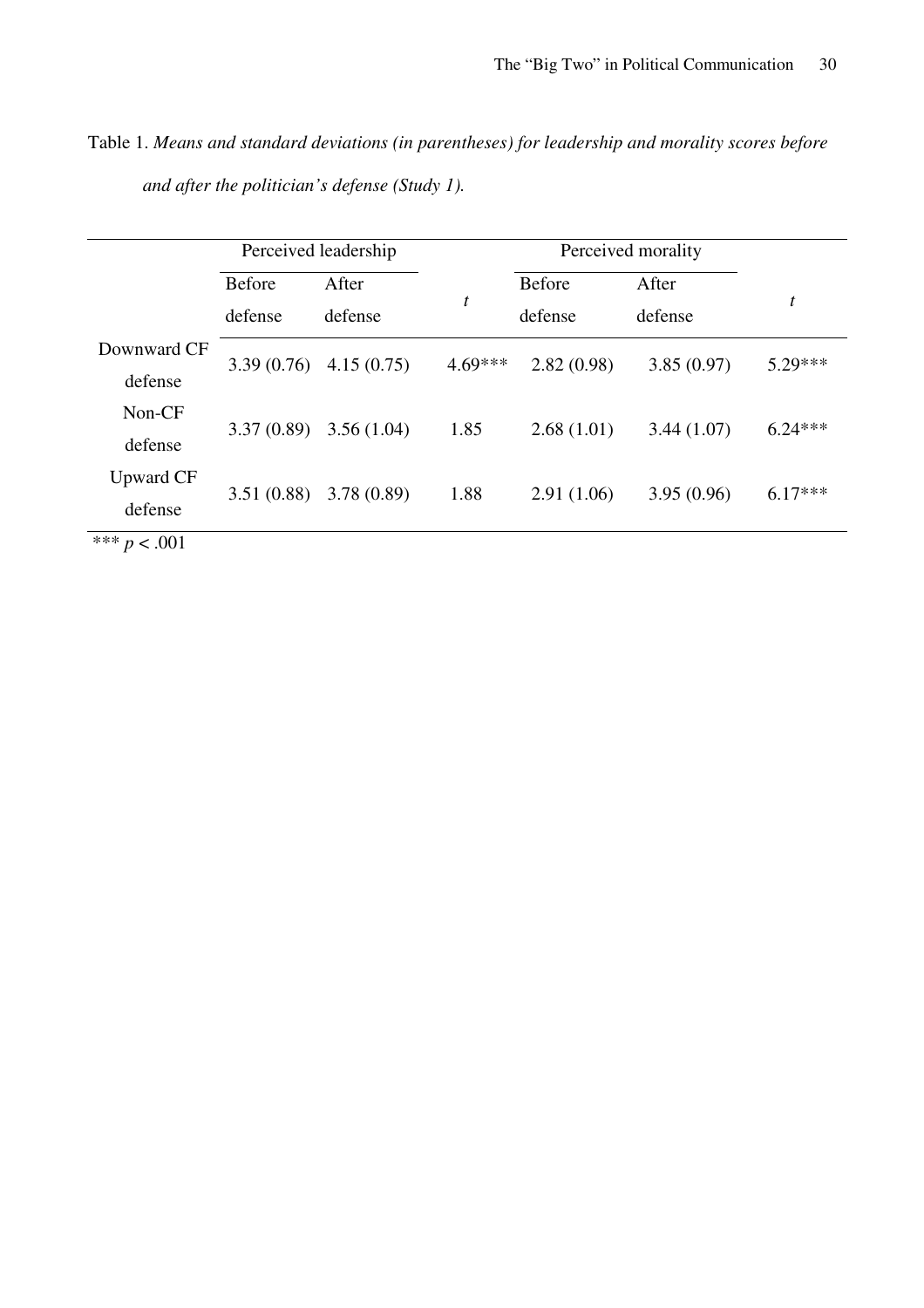|                                                | Increase in perceived<br>leadership |      |          | Increase in perceived<br>morality |      |          |
|------------------------------------------------|-------------------------------------|------|----------|-----------------------------------|------|----------|
|                                                | β                                   | t    | Sig.     | β                                 | t    | Sig.     |
| Predictor variables:                           |                                     |      |          |                                   |      |          |
| Upward CF defense                              | .074                                | 0.78 | .440     | .092                              | 0.86 | .171     |
| Downward CF defense                            | .259                                | 2.73 | $.008**$ | .072                              | 0.68 | .501     |
| Political sophistication                       | $-.069$                             | 0.67 | .506     | $-.028$                           | 0.31 | .187     |
| Interactions:                                  |                                     |      |          |                                   |      |          |
| Upward $CF \times$ Political<br>sophistication | .007                                | 0.08 | .940     | .310                              | 2.90 | $.005**$ |
| Downward CF x Political<br>sophistication      | $-.014$                             | 0.14 | .892     | $-.335$                           | 3.14 | $.002**$ |
| $R^2$                                          | .031                                |      |          | .078                              |      |          |
| $\boldsymbol{N}$                               | 109                                 |      |          | 109                               |      |          |

 Table 2. *Moderation analysis. Regression coefficients for the increase in perceived leadership and morality of the politician evaluation and the evaluation of after the politician's defense (Study 1).*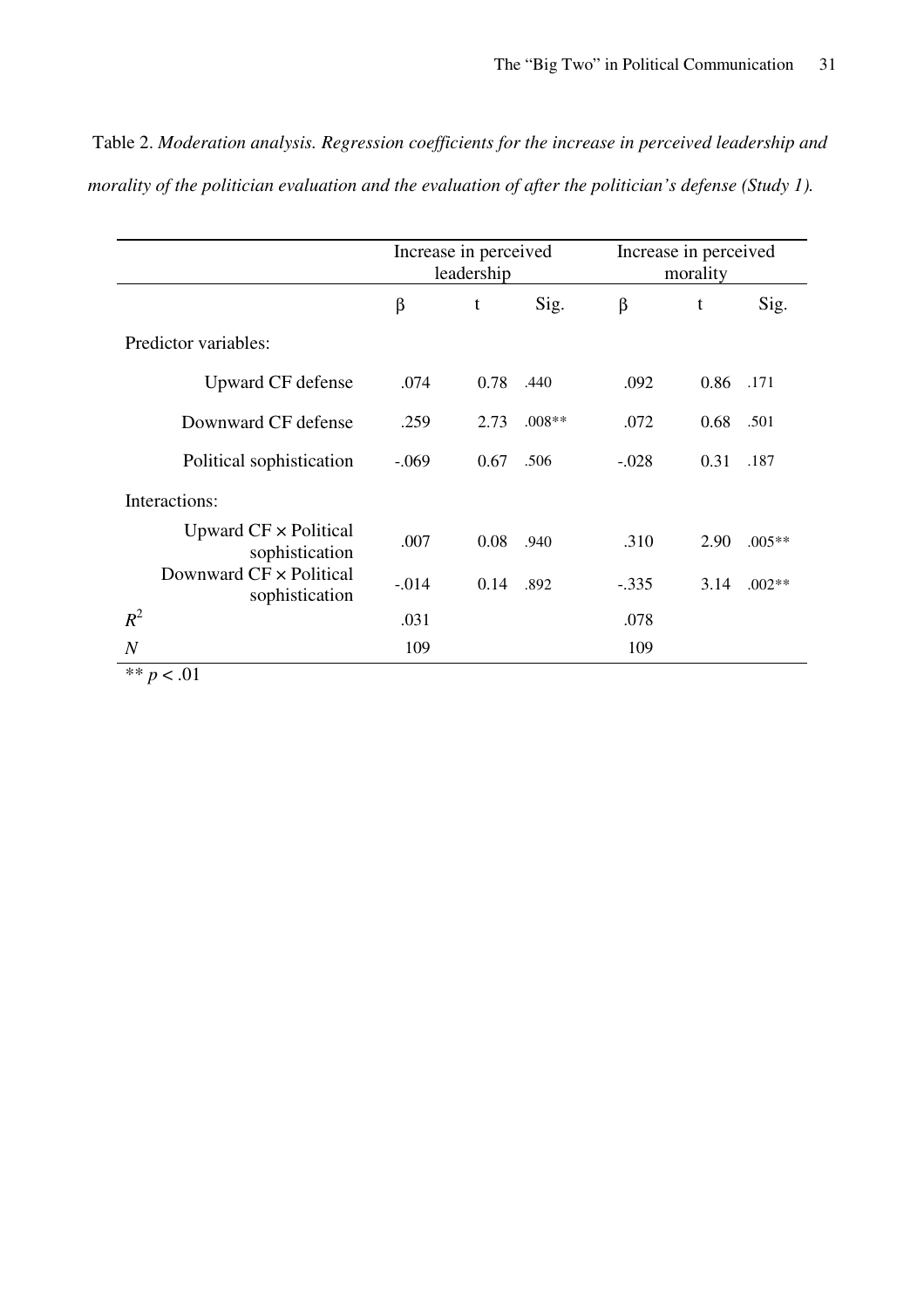Table 3. Means and standard deviations (in parentheses) for leadership and morality scores before and after the politician's defense (Study 2).

|                           | Perceived leadership |            |         | Perceived morality |            |           |
|---------------------------|----------------------|------------|---------|--------------------|------------|-----------|
|                           | <b>Before</b>        | After      |         | <b>Before</b>      | After      | t         |
|                           | defense              | defense    | t       | defense            | defense    |           |
| Downward CF               |                      |            |         |                    |            | $3.37**$  |
| defense                   | 3.50(1.21)           | 3.92(1.25) | $2.54*$ | 2.15(0.97)         | 2.64(1.02) |           |
| Non-CF                    |                      |            |         |                    |            |           |
| defense                   | 3.78(1.00)           | 3.68(1.10) | 0.57    | 2.09(1.01)         | 2.74(1.10) | $4.00***$ |
| Upward CF                 |                      |            |         |                    |            |           |
| defense                   | 3.47(1.20)           | 3.51(1.04) | 0.26    | 2.18(0.99)         | 2.82(1.00) | $4.61***$ |
| مله مله مله<br>$\sim$ 001 |                      |            |         |                    |            |           |

 $\frac{1}{100}$  \*\*\* *p* < .001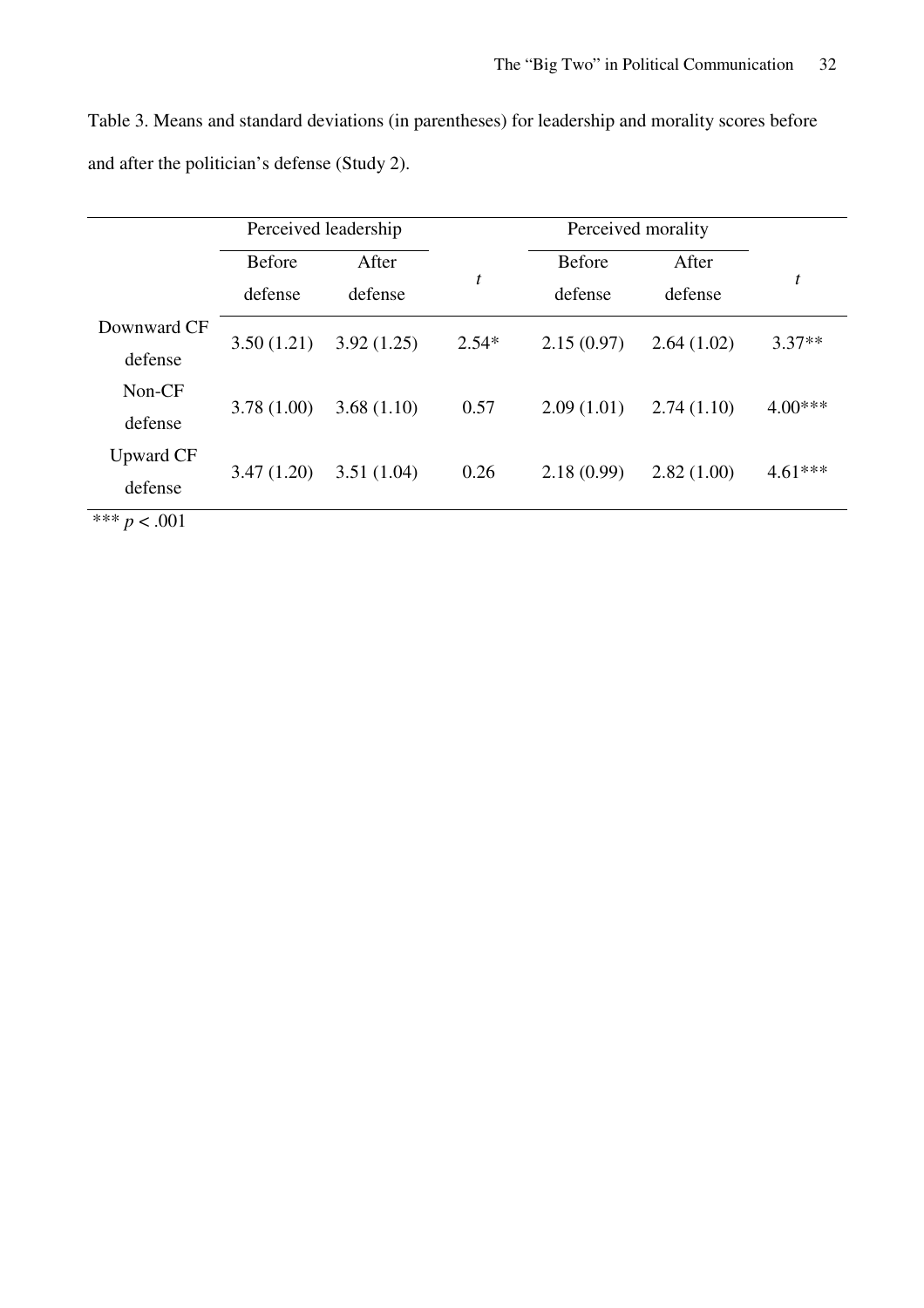#### Figure Captions

*Figure 1*. Increase in perceived leadership and morality of the politician as a function of defense type and participants' political sophistication (Study 1).

*Figure 2.* Mediation of responsibility taking on the increase in perceived morality after the politician's defense (politically sophisticated participants, *N* = 54, Study 1). Note: Defense type was  $\text{coded} + 1 = \text{upward CF}, 0 = \text{non CF}, -1 = \text{downward CF}.$ 

 $\uparrow$  p = .08; \* *p* < .05; \*\*\* *p* < .001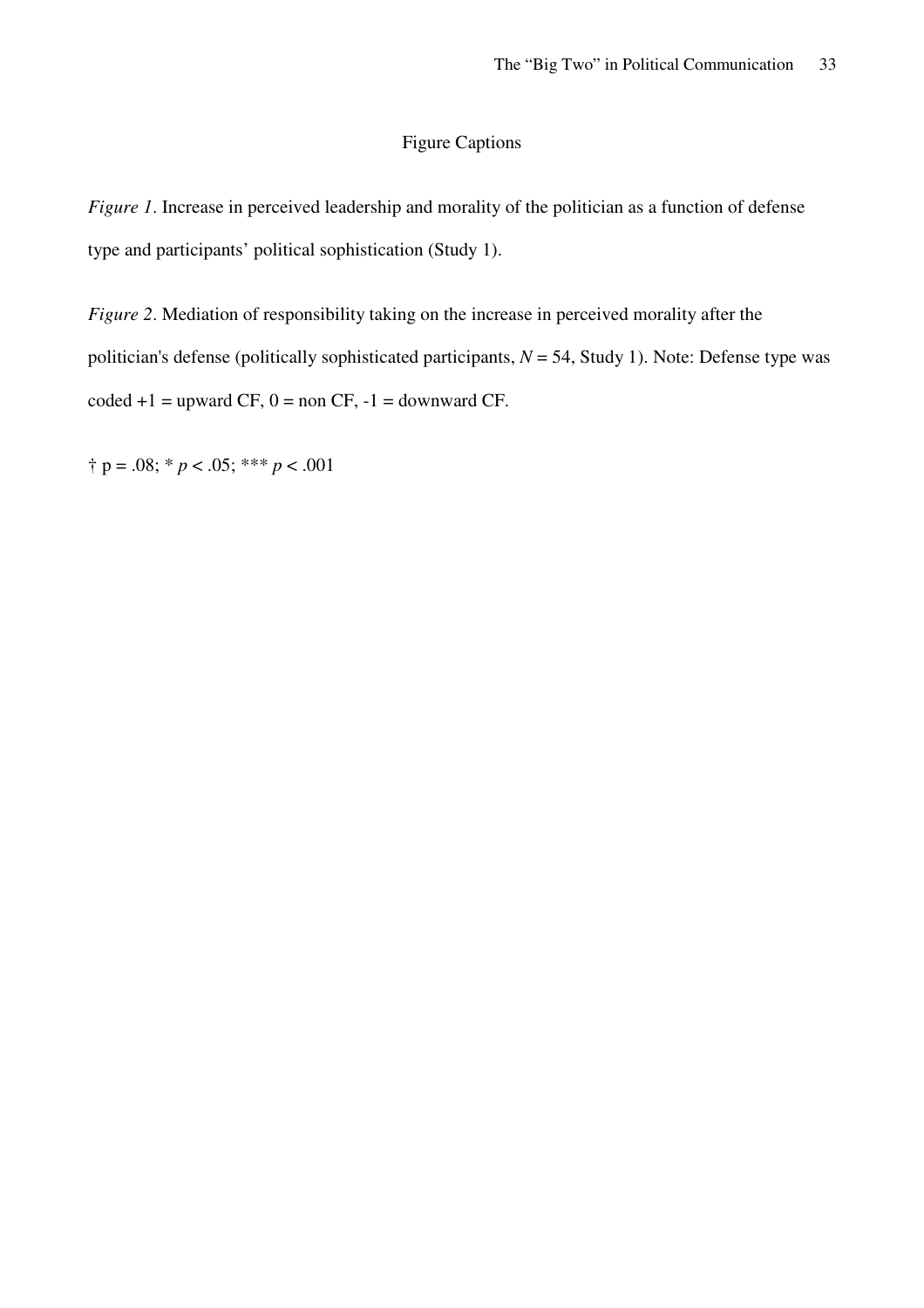